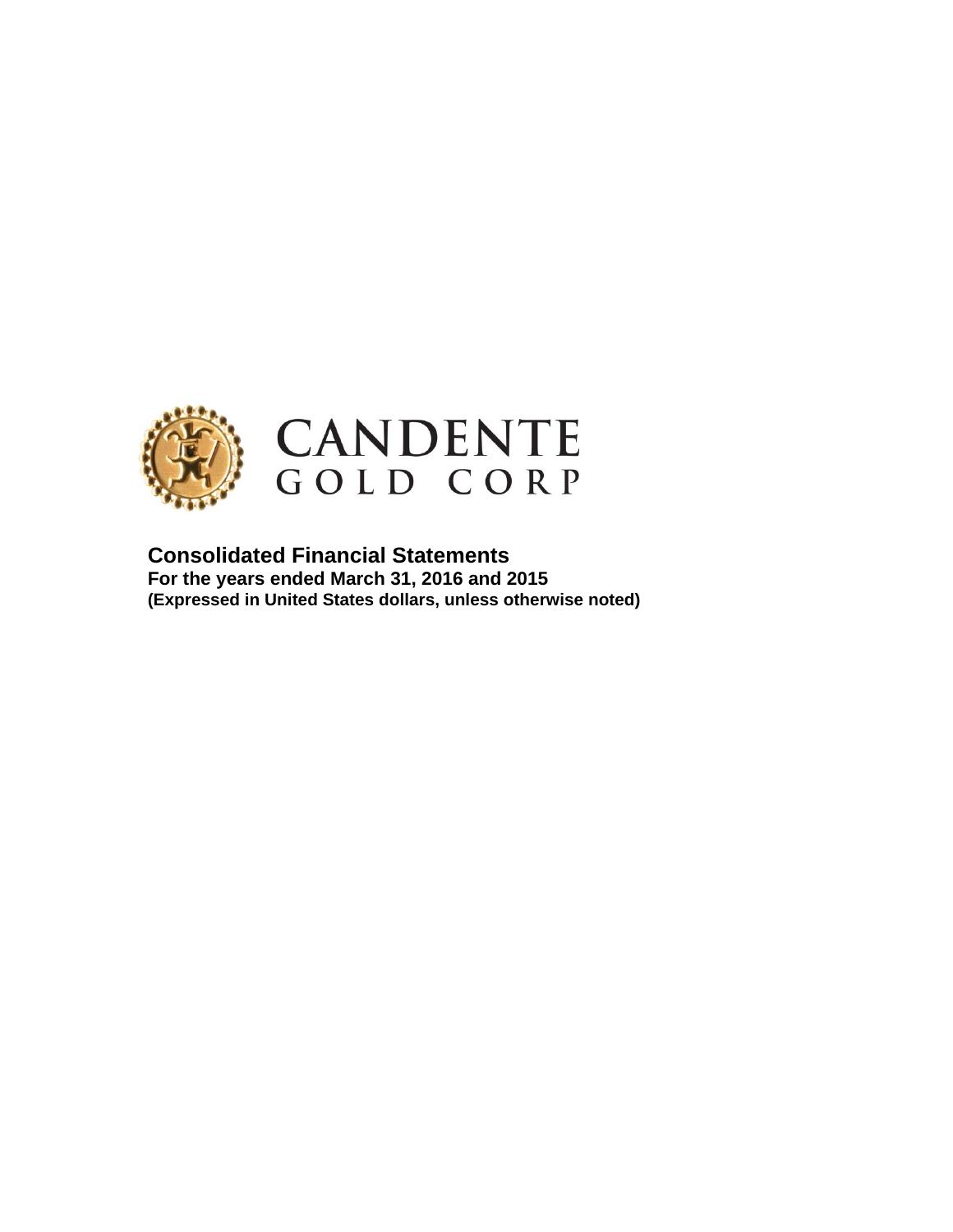

DALE MATHESON CARR-HILTON LABONTE LLP CHARTERED PROFESSIONAL ACCOUNTANTS

#### **INDEPENDENT AUDITOR'S REPORT**

To the Shareholders of Candente Gold Corp.:

We have audited the accompanying consolidated financial statements of Candente Gold Corp., which comprise the consolidated statement of financial position as at March 31, 2016, and the consolidated statements of comprehensive loss, changes in equity and cash flows for the year then ended, and a summary of significant accounting policies and other explanatory information.

#### **Management's Responsibility for the Consolidated Financial Statements**

Management is responsible for the preparation and fair presentation of these consolidated financial statements in accordance with International Financial Reporting Standards, and for such internal control as management determines is necessary to enable the preparation of consolidated financial statements that are free from material misstatement, whether due to fraud or error.

#### **Auditor's Responsibility**

Our responsibility is to express an opinion on these consolidated financial statements based on our audit. We conducted our audit in accordance with Canadian generally accepted auditing standards. Those standards require that we comply with ethical requirements and plan and perform the audit to obtain reasonable assurance about whether the consolidated financial statements are free from material misstatement.

An audit involves performing procedures to obtain audit evidence about the amounts and disclosures in the consolidated financial statements. The procedures selected depend on the auditor's judgment, including the assessment of the risks of material misstatement of the consolidated financial statements, whether due to fraud or error. In making those risk assessments, the auditor considers internal control relevant to the entity's preparation and fair presentation of the consolidated financial statements in order to design audit procedures that are appropriate in the circumstances, but not for the purpose of expressing an opinion on the effectiveness of the entity's internal control. An audit also includes evaluating the appropriateness of accounting policies used and the reasonableness of accounting estimates made by management, as well as evaluating the overall presentation of the consolidated financial statements.

We believe that the audit evidence we have obtained is sufficient and appropriate to provide a basis for our audit opinion.

#### **Opinion**

In our opinion, the consolidated financial statements present fairly, in all material respects, the financial position of Candente Gold Corp. as at March 31, 2016, and its financial performance and its cash flows for the year then ended in accordance with International Financial Reporting Standards.

#### **Emphasis of Matter**

Without qualifying our opinion, we draw attention to Note 1 in the consolidated financial statements which describes certain conditions that indicate the existence of a material uncertainty that may cast significant doubt about Candente Gold Corp.'s ability to continue as a going concern.

#### **Other Matter**

The consolidated financial statements of Candente Gold Corp. for the year ended March 31, 2015 were audited by another auditor who expressed an unmodified opinion on those statements on June 26, 2015.

MCL

DALE MATHESON CARR-HILTON LABONTE LLP CHARTERED PROFESSIONAL ACCOUNTANTS

Vancouver, Canada July 29, 2016

An independent firm associated with<br>Moore Stephens International Limited

**MOORE STEPHENS**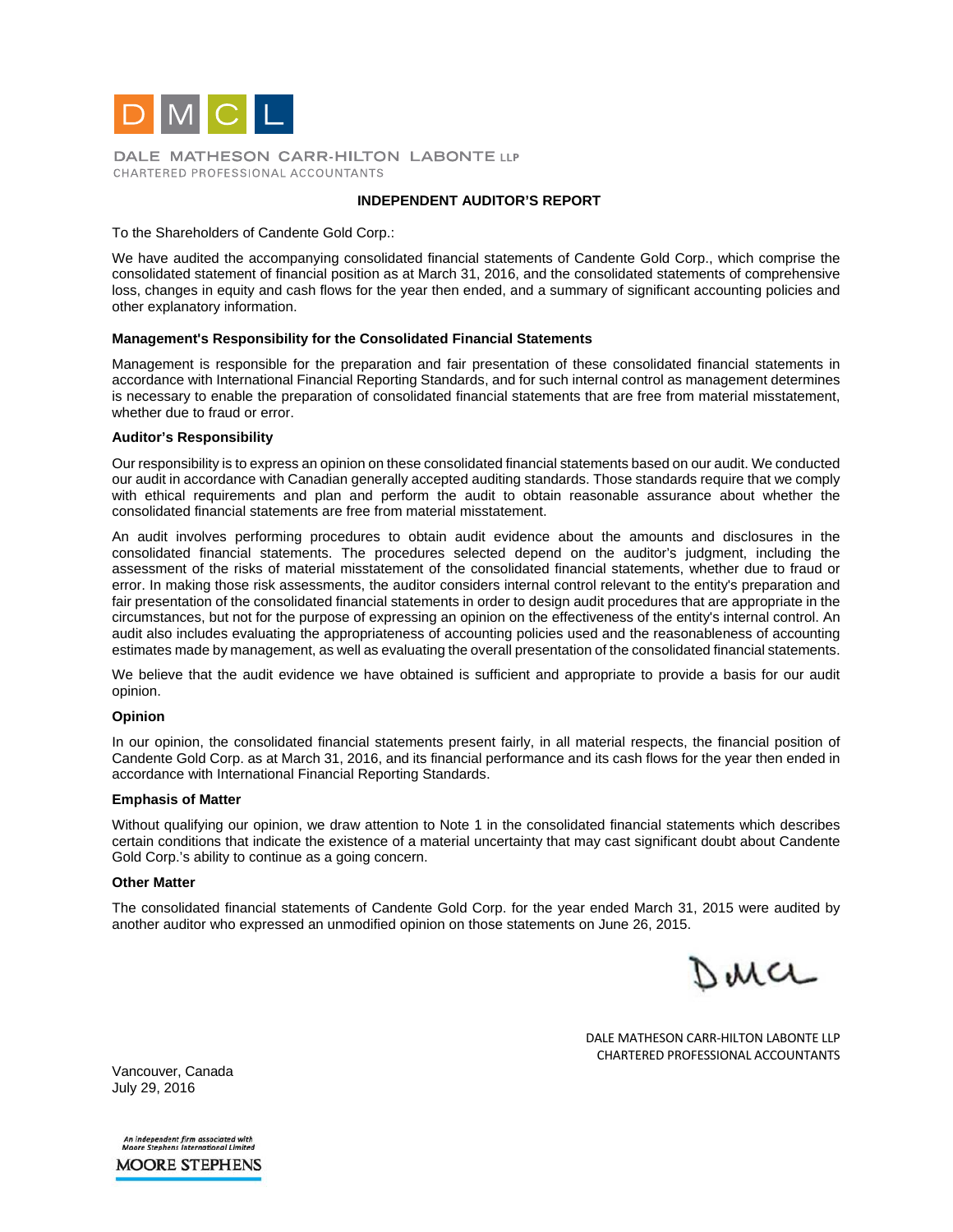# **Candente Gold Corp. Consolidated Statements of Financial Position**

**As at March 31, 2016 and March 31, 2015**  (expressed in United States dollars)

|                                                               | <b>Notes</b>   | March 31,<br>2016 |                           | March 31,<br>2015 |
|---------------------------------------------------------------|----------------|-------------------|---------------------------|-------------------|
| <b>Assets</b>                                                 |                |                   |                           |                   |
| <b>Current assets</b>                                         |                |                   |                           |                   |
| Cash                                                          |                | \$<br>9,561       | \$                        | 194,760           |
| Trade and other receivables                                   |                | 1,920             |                           | 4,107             |
| Prepaid expenses and deposits                                 |                | 16,624            |                           | 28,775            |
|                                                               |                | 28,105            |                           | 227,642           |
| <b>Non-current assets</b>                                     |                |                   |                           |                   |
| Unproven mineral right interests                              | 4              | 8,443,769         |                           | 9,592,677         |
| Equipment                                                     | 5              | 6,768             |                           | 35,378            |
| <b>Total non-current assets</b>                               |                | 8,450,537         |                           | 9,628,055         |
| <b>Total assets</b>                                           |                | \$<br>8,478,642   | \$                        | 9,855,697         |
| <b>Liabilities</b><br><b>Current liabilities</b>              |                |                   |                           |                   |
| Trade payables and accrued liabilities                        | 6,8            | \$<br>1,258,717   | \$                        | 1,049,785         |
| <b>Total liabilities</b>                                      |                | 1,258,717         |                           | 1,049,785         |
| <b>Equity</b>                                                 |                |                   |                           |                   |
| Share capital                                                 | 7              | 23,804,489        |                           | 23,804,489        |
| <b>Reserves</b>                                               | $\overline{7}$ | 5,607,069         |                           | 5,580,359         |
| Accumulated deficit                                           |                | (22, 191, 633)    |                           | (20, 578, 936)    |
| <b>Total equity</b>                                           |                | 7,219,925         |                           | 8,805,912         |
| <b>Total liabilities and equity</b>                           |                | \$<br>8,478,642   | $\boldsymbol{\mathsf{S}}$ | 9,855,697         |
| General information and going concern                         | 1              |                   |                           |                   |
| <b>Subsequent events</b>                                      | 13             |                   |                           |                   |
|                                                               |                |                   |                           |                   |
| Approved on behalf of the Board of Directors on July 29, 2016 |                |                   |                           |                   |

**(signed) Andres Milla (signed) Paul Barry Director Director**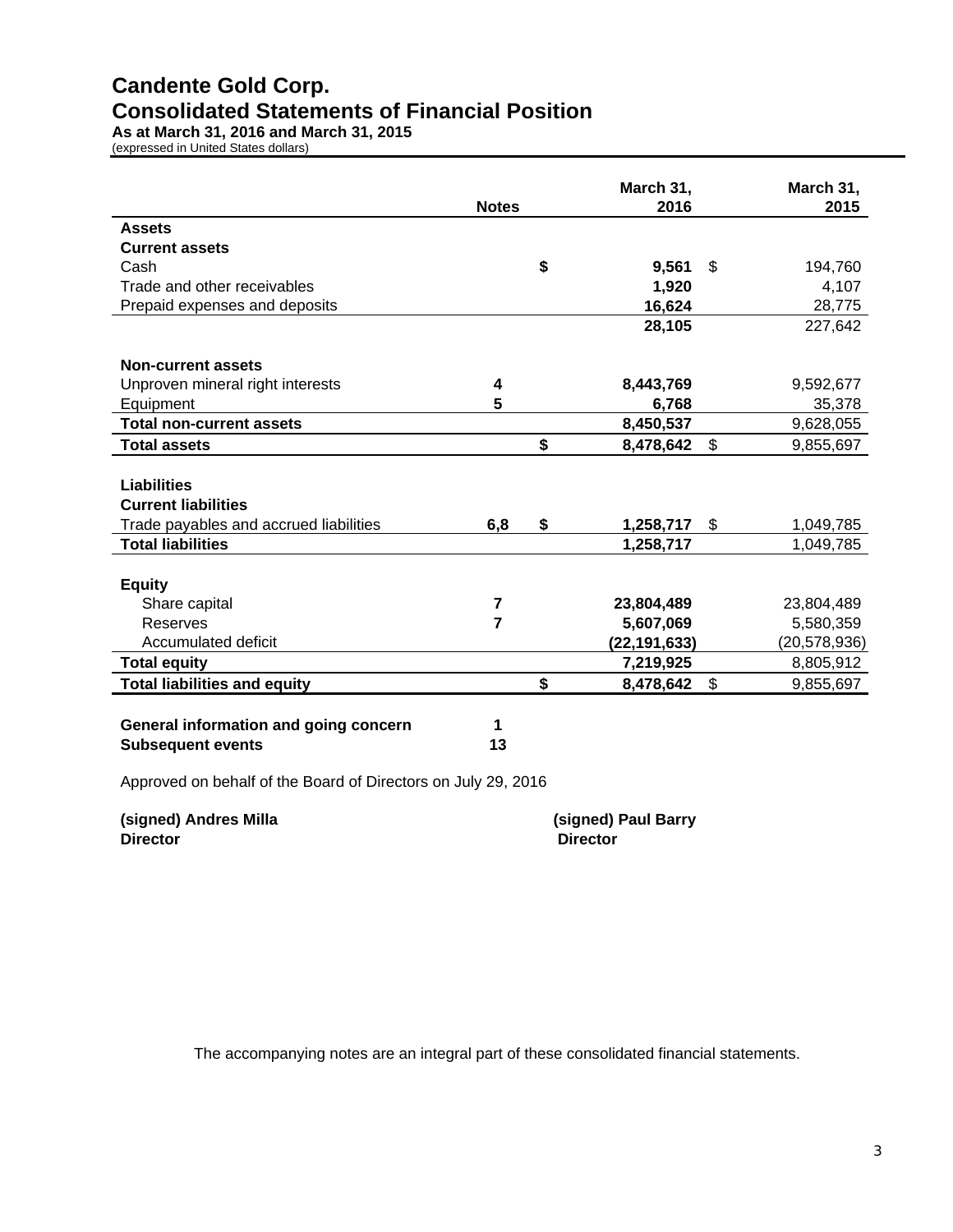# **Candente Gold Corp. Consolidated Statements of Comprehensive Loss**

**For the years ended March 31, 2016 and 2015** 

(expressed in United States dollars unless)

|                                                                            |             | Year ended March 31, |            |
|----------------------------------------------------------------------------|-------------|----------------------|------------|
|                                                                            | <b>Note</b> | 2016                 | 2015       |
| <b>Expenses</b>                                                            |             |                      |            |
| <b>Exploration expenses</b>                                                | 10          | \$<br>99,418 \$      | 617,613    |
| General and administrative expenses                                        | 10          | 233,457              | 464,730    |
|                                                                            |             | 332,875              | 1,082,343  |
| Other expenses (income)                                                    |             |                      |            |
| Impairment of unproven mineral right interest -<br>Peru                    | 4           | 1,185,000            | 167,000    |
| Loss (gain) on foreign exchange                                            |             | 70,472               | (7, 984)   |
| Write off of equipment                                                     | 5           | 24,350               |            |
| Interest and other income                                                  |             |                      | (63)       |
| Net loss                                                                   |             | 1,612,697            | 1,241,296  |
| Other comprehensive loss                                                   |             |                      |            |
| Items that will not be reclassified to profit or                           |             |                      |            |
| loss:                                                                      |             |                      |            |
| Foreign currency translation                                               |             | (5, 594)             | (103, 307) |
| <b>Comprehensive loss</b>                                                  |             | \$<br>1,607,103 \$   | 1,137,989  |
| Loss per share attributable to shareholders                                |             |                      |            |
| <b>Basic and diluted</b>                                                   |             | \$<br>$(0.02)$ \$    | (0.02)     |
| Weighted average number of common<br>shares outstanding: basic and diluted |             | 96,206,923           | 79,853,739 |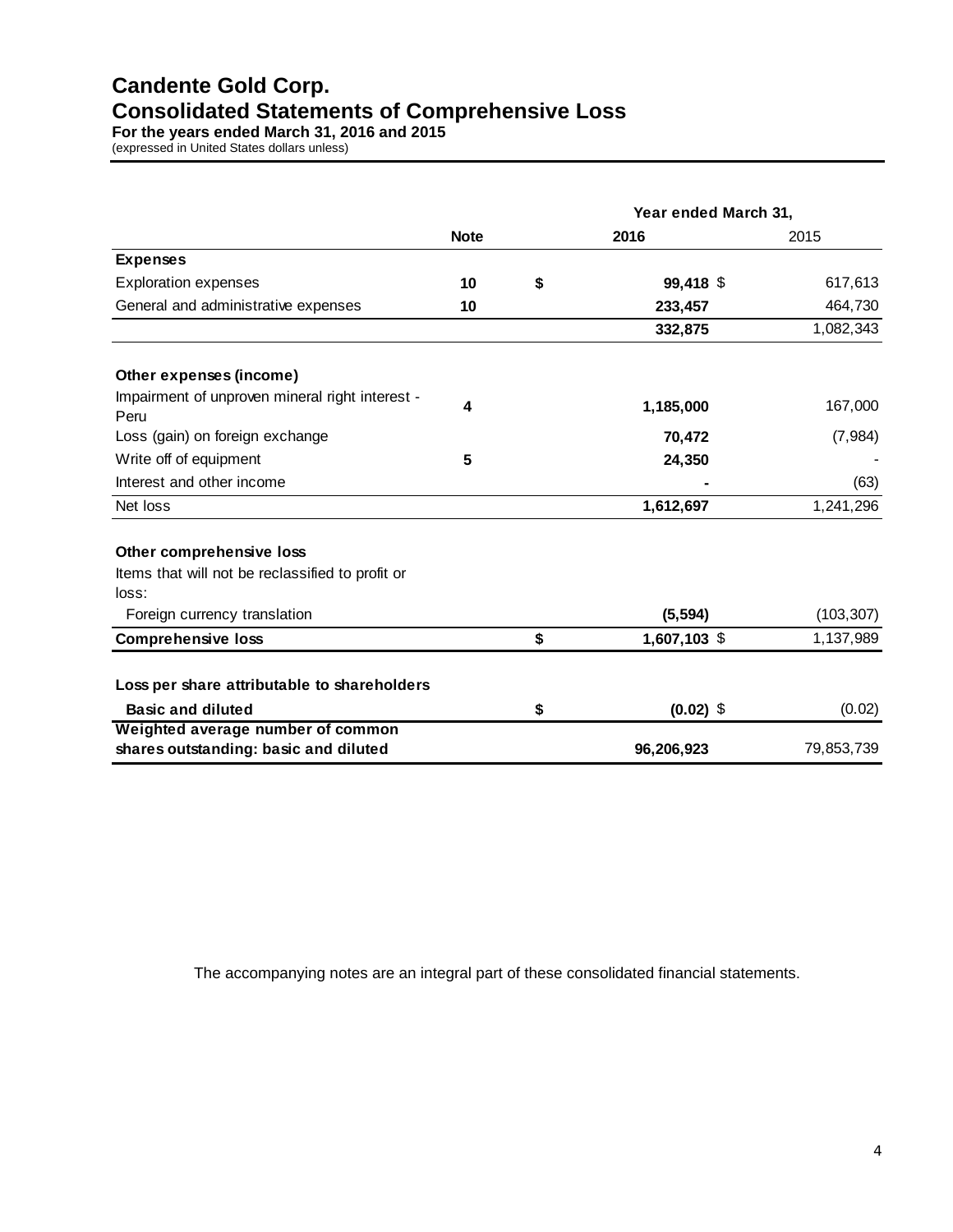# **Candente Gold Corp. Consolidated Statements of Changes in Equity**

**For the years ended March 31, 2016 and 2015** 

(expressed in United States dollars)

|                                        |                           | <b>Share Capital</b>     |                                                                       |                          | <b>Reserves</b>                |      |                          |      |                          |             |
|----------------------------------------|---------------------------|--------------------------|-----------------------------------------------------------------------|--------------------------|--------------------------------|------|--------------------------|------|--------------------------|-------------|
|                                        | Total<br>common<br>shares | Share capital            | <b>Equity settled</b><br>employee<br>compensatio<br>n and<br>warrants | Other<br>reserve         | Foreign<br>currency<br>reserve |      | Total<br>reserves        |      | <b>Deficit</b>           | Total       |
| <b>Balance at March 31.</b><br>2015    | 96,206,923 \$             | 23,804,489               | \$<br>$5,702,990$ \$                                                  | $52,046$ \$              | (174, 677)                     | - \$ | 5,580,359                | - \$ | $(20, 578, 936)$ \$      | 8,805,912   |
| Share-based payment                    |                           | . .                      | 21,116                                                                | $\overline{\phantom{a}}$ | $\overline{\phantom{a}}$       |      | 21,116                   |      |                          | 21,116      |
| Net loss                               | $\sim$                    | $\overline{\phantom{a}}$ |                                                                       | $\overline{\phantom{a}}$ | $\sim$                         |      | $\overline{\phantom{0}}$ |      | (1,612,697)              | (1,612,697) |
| Foreign currency translation           |                           |                          | $\overline{\phantom{a}}$                                              | $\overline{\phantom{a}}$ | 5,594                          |      | 5,594                    |      | $\overline{\phantom{a}}$ | 5,594       |
| <b>Balance as at March</b><br>31, 2016 | 96,206,923 \$             | 23,804,489               | \$<br>$5,724,106$ \$                                                  | $52,046$ \$              | $(169, 083)$ \$                |      | 5,607,069                | - 56 | $(22, 191, 633)$ \$      | 7,219,925   |

|                                        |                           | <b>Share Capital</b>     |                                                                       |                  | <b>Reserves</b>                |                   |                          |      |               |
|----------------------------------------|---------------------------|--------------------------|-----------------------------------------------------------------------|------------------|--------------------------------|-------------------|--------------------------|------|---------------|
|                                        | Total<br>common<br>shares | Share capital            | <b>Equity settled</b><br>employee<br>compensatio<br>n and<br>warrants | Other<br>reserve | Foreign<br>currency<br>reserve | Total<br>reserves | <b>Deficit</b>           |      | Total         |
| Balance at March 31,<br>2014           | 77,140,260 \$             | 23,356,166               | \$<br>$5,613,865$ \$                                                  | $52,047$ \$      | $(277,986)$ \$                 | 5,387,926 \$      | $(19, 337, 640)$ \$      |      | 9,406,452     |
| Private placement, note 7              | 19,066,663                | 448,323                  | 3,193                                                                 |                  |                                | 3,193             |                          |      | 451,516       |
| Share-based payment                    | ٠                         | $\overline{\phantom{a}}$ | 85,933                                                                | $\sim$           | ٠                              | 85,933            | $\overline{\phantom{a}}$ |      | 85,933        |
| Net loss                               | ٠                         | $\overline{\phantom{a}}$ | $\overline{\phantom{a}}$                                              | $\sim$           | ٠                              | $\blacksquare$    | (1,241,296)              |      | (1, 241, 296) |
| Foreign currency translation           | $\overline{\phantom{a}}$  |                          |                                                                       | $\sim$           | 103,307                        | 103,307           |                          |      | 103,307       |
| <b>Balance as at March</b><br>31, 2015 | 96,206,923 \$             | 23,804,489               | \$<br>$5,702,991$ \$                                                  | $52,047$ \$      | $(174, 679)$ \$                | $5,580,359$ \$    | (20, 578, 936)           | - \$ | 8,805,912     |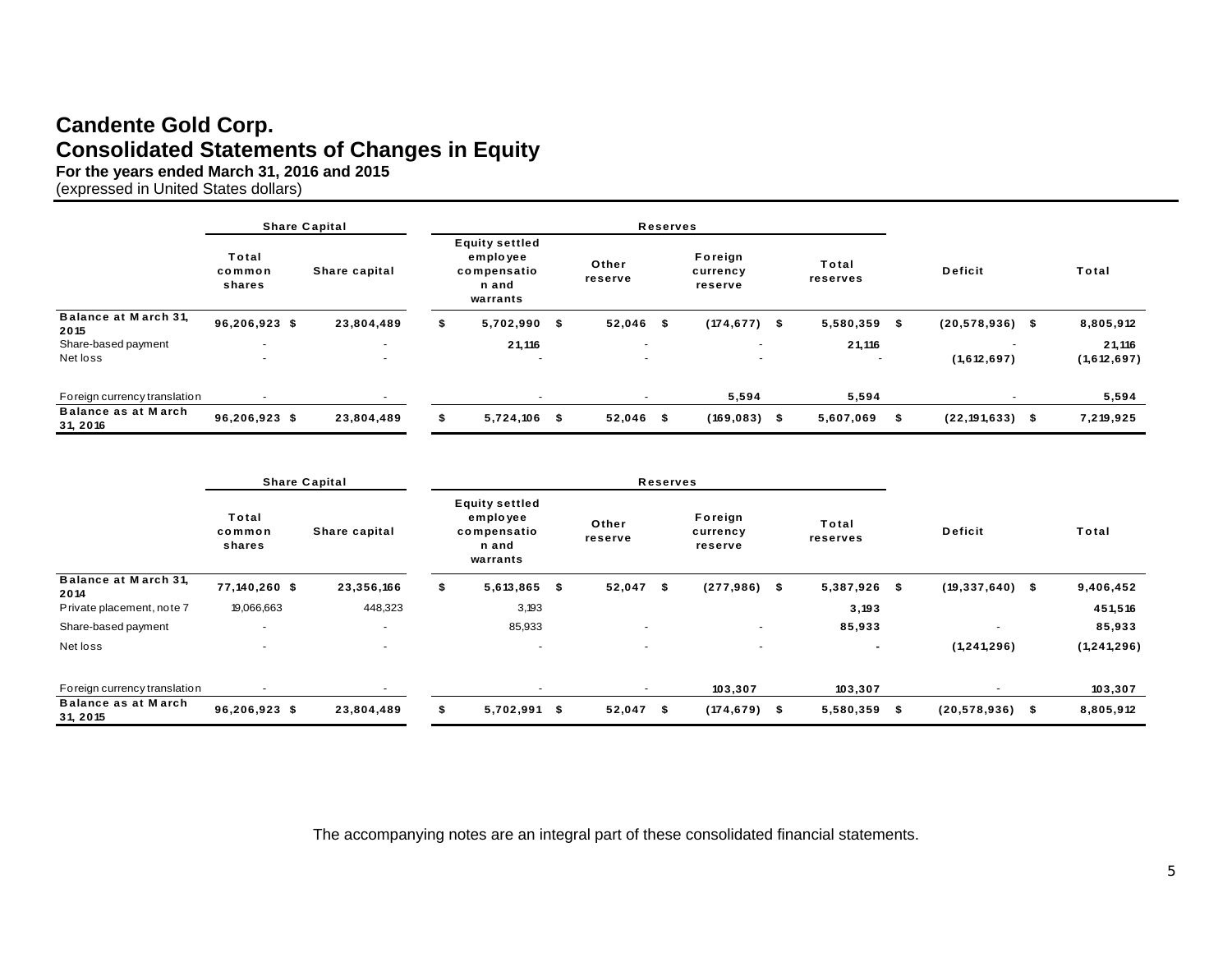# **Candente Gold Corp. Consolidated Statements of Cash Flows For the years ended March 31, 2016 and 2015**

(expressed in United States dollars)

|                                                      | Year ended March 31, |                                |            |  |  |
|------------------------------------------------------|----------------------|--------------------------------|------------|--|--|
|                                                      |                      | 2016                           | 2015       |  |  |
| Cash provided by (used in):                          |                      |                                |            |  |  |
| Loss for the year                                    | S                    | $(1,612,697)$ \$ $(1,241,296)$ |            |  |  |
| Items not affecting cash:                            |                      |                                |            |  |  |
| Depreciation                                         |                      | 4,260                          | 15,715     |  |  |
| Share-based payment                                  |                      | 21,116                         | 85,933     |  |  |
| Impairment of unproven mineral right interests       |                      | 1,185,000                      | 167,000    |  |  |
| Write off of equipment                               |                      | 24,350                         |            |  |  |
| Loss (gain) on exchnage                              |                      |                                | (7, 984)   |  |  |
| Changes in non-cash working capital items:           |                      |                                |            |  |  |
| Decrease in amounts receivable                       |                      | 2,187                          | 45,285     |  |  |
| Decrease in prepaid expenses and deposits            |                      | 12,151                         | 9,418      |  |  |
| Increase in accounts payable and accrued liabilities |                      | 175,932                        | 369,662    |  |  |
| Net cash used operating activities                   |                      | (187, 701)                     | (556, 267) |  |  |
|                                                      |                      |                                |            |  |  |
| Investing                                            |                      |                                |            |  |  |
| Value added tax paid                                 |                      | (92)                           |            |  |  |
| Addition to unproven mineral rights interests        |                      | (3,000)                        | (72, 199)  |  |  |
| Recovery of acquision costs                          |                      |                                | 39,868     |  |  |
| Net cash used in investing activities                |                      | (3,092)                        | (32, 331)  |  |  |
|                                                      |                      |                                |            |  |  |
| <b>Financing</b>                                     |                      |                                |            |  |  |
| Receipt of loan payable                              |                      |                                | 451,516    |  |  |
| Net cash provided by financing activities            |                      | $\overline{a}$                 | 451,516    |  |  |
|                                                      |                      | 5,594                          | 2,225      |  |  |
| Effect of exchange rate changes on cash              |                      |                                |            |  |  |
| Net change in cash and cash equivalents              |                      | (185, 199)                     | (134, 857) |  |  |
| Cash at beginning of year                            |                      | 194,760                        | 329,617    |  |  |
| Cash at end of year                                  | \$                   | $9,561$ \$                     | 194,760    |  |  |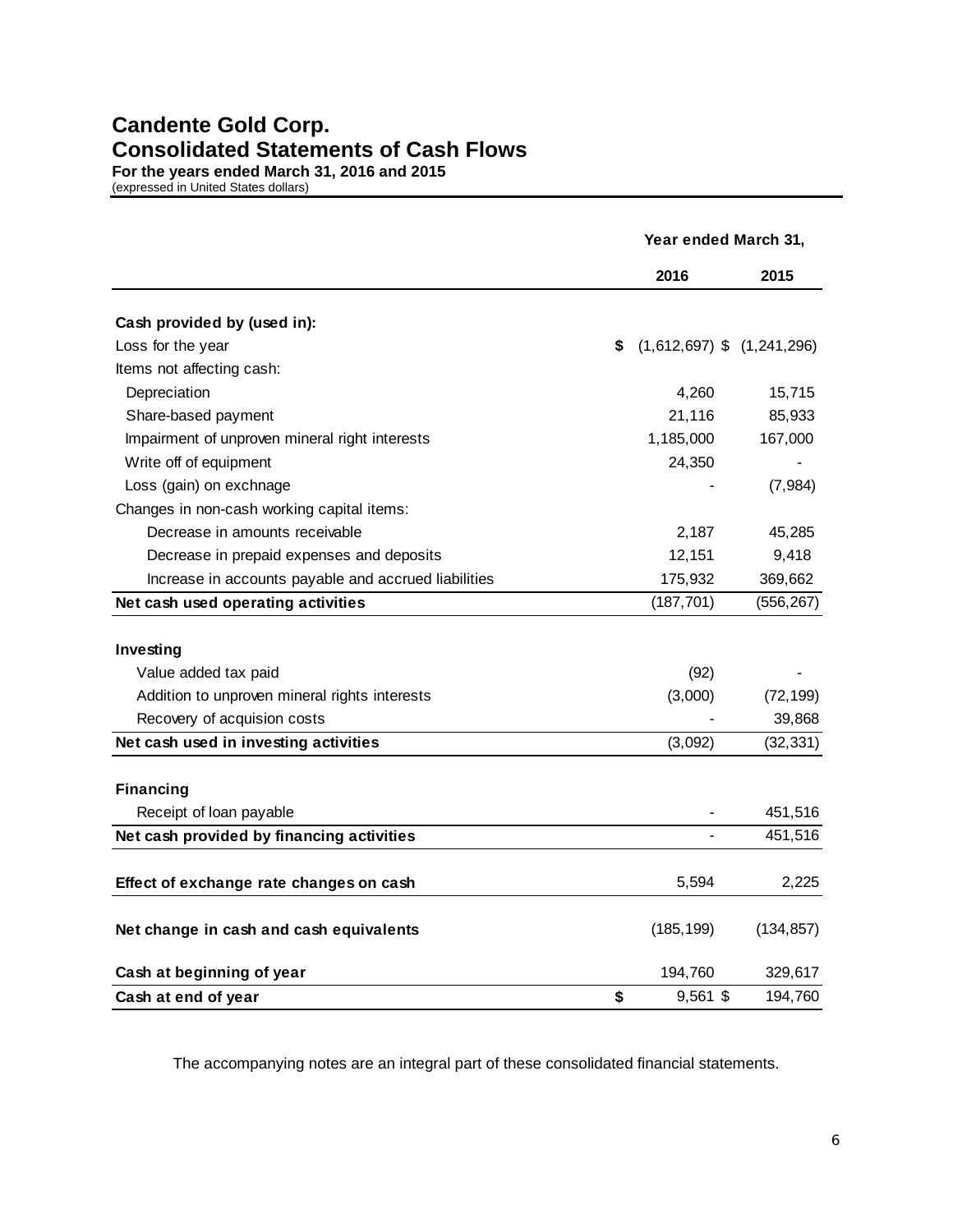#### **1. Nature of operations and going concern**

Candente Gold Corp. and its subsidiaries (the "Company") are engaged in the exploration of mineral right interests in Mexico and Peru. The Company was incorporated on April 24, 2009 under the Business Corporation Act of British Columbia. The principal subsidiaries of the Company as at March 31, 2016 are as follows:

| <b>Subsidiary</b>                      | <b>Interest</b> | <b>Functional Currency</b> |
|----------------------------------------|-----------------|----------------------------|
| Candente Mexico Resource Corp.         | 100%            | <b>CDN Dollars</b>         |
| El Oro (BC) Exploration Inc.           | 100%            | <b>CDN Dollars</b>         |
| Candente Gold Peru S.A.                | 100%            | <b>US Dollars</b>          |
| Minera CCM, S.A. de C.V. ("CCM")       | 100%            | <b>US Dollars</b>          |
| Minera CCM El Oro Jales S.A. de C.V.   | 100%            | <b>US Dollars</b>          |
| Candente Mexico Servicios S.A. de C.V. | 100%            | <b>US Dollars</b>          |

Candente Gold's common shares are listed on the TSX Venture Exchange ("TSX-V") under the trading symbol CDG.V. The Company's share options and warrants are not listed.

These consolidated financial statements were authorized for issue by the Board of Directors on July 29, 2016**.** 

At the date of these consolidated financial statements, the Company has not yet determined whether any of its mineral right interests contain economically recoverable mineral reserves. Accordingly, the value of mineral right interests represents cumulative acquisition costs incurred to date and does not necessarily reflect present or future values. The recovery of these costs is dependent upon the discovery of economically recoverable mineral reserves and the ability of the Company to obtain the necessary financing to complete their exploration and development and to resolve any environmental, regulatory, or other constraints.

These consolidated financial statements have been prepared on the basis of accounting principles applicable to a going concern, which assume that the Company will continue operations for the foreseeable future and will be able to realize its assets and discharge its liabilities in the normal course of operations as they come due. For the year ended March 31, 2016, the Company incurred a loss of approximately \$1.61 million, current liabilities exceed current assets by \$1.23 million at March 31, 2016 and as at March 31, 2016, the Company had cumulative losses since inception of \$22.19 million. The Company does not generate cash flows from operations and accordingly, the Company will need to raise additional funds through the issuance of securities, resource secured debt or joint venture projects. Although, the Company has been successful in raising funds in the past there can be no assurance that the Company will be able to raise sufficient funds in the future, in which case the Company may be unable to meet its obligations as they come due in the normal course of business. In addition, the Company is subject to sovereign risk, including political and economic instability, changes in existing government regulations relating to mining, as well as currency fluctuations and local inflation. These factors may cast significant doubt regarding the Company's ability to continue as a going concern. Should the Company be unable to realize its assets and discharge its liabilities in the normal course of business, the net realizable value of its assets may be materially less than the amounts on the statement of financial position.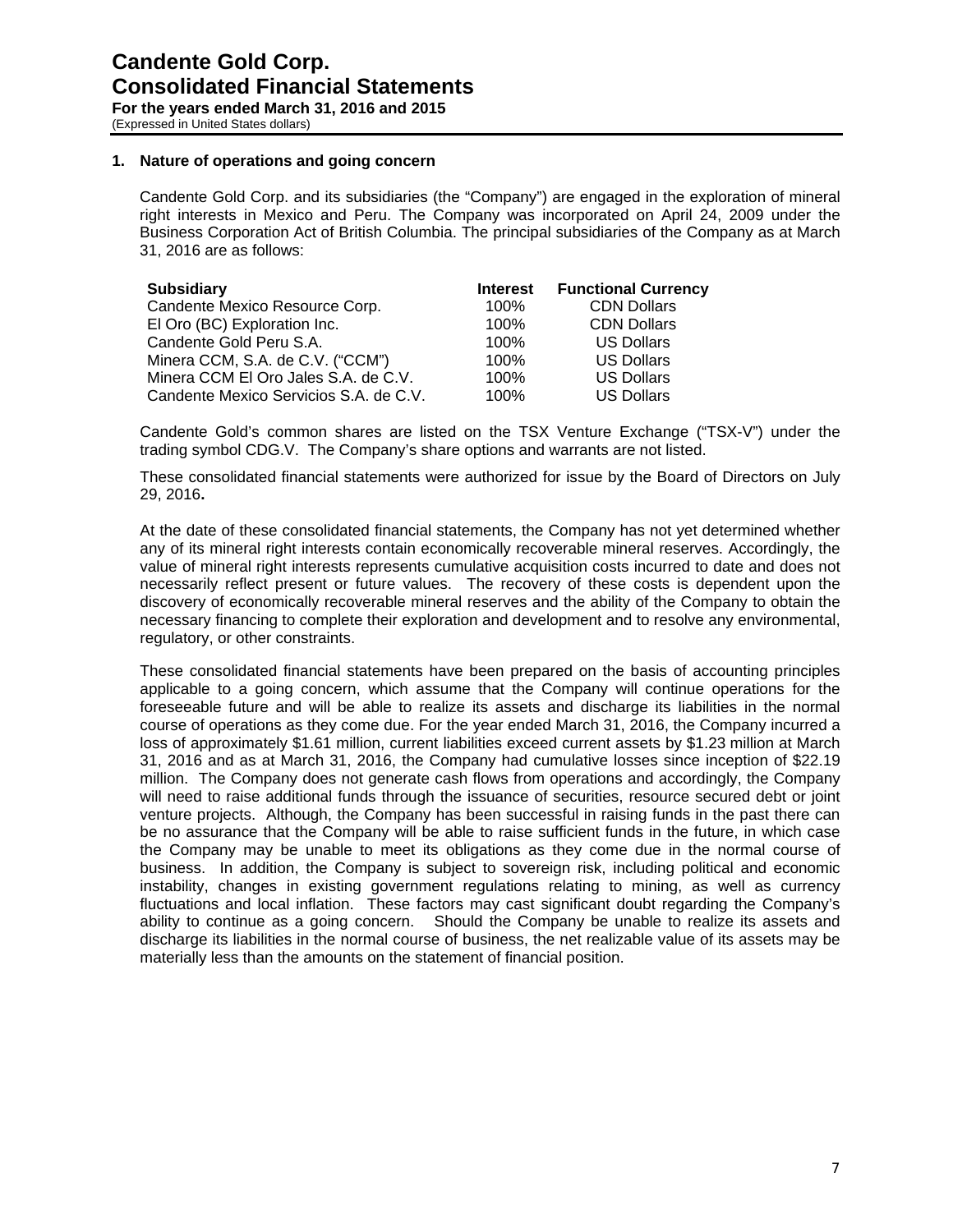# **2. Statement of compliance and basis of presentation**

These consolidated financial statements have been prepared using International Financial Reporting Standards ("IFRS") in effect as of March 31, 2016.

These consolidated financial statements have been prepared on historical cost basis, except for certain financial instruments, which are measured at fair value, as explained in the accounting policies set out in Note 3.

#### **3. Significant accounting estimates and judgments**

#### **a. Critical accounting estimates and judgments**

The Company makes estimates and assumptions concerning the future that will, by definition, seldom equal actual results. The following are the estimates and judgments applied by management that most significantly affect the Company's consolidated financial statements. These estimates and judgments have significant risk of causing a material adjustment to the carrying amounts of assets and liabilities within the next financial year.

- (a) Critical accounting estimates
- i. Valuation of share-based payments and warrants

When options and warrants are issued, the Company calculates their estimated fair value using the Black-Scholes valuation model. The Company uses its historical stock prices to determine volatility and historical exercise terms to determine expected lives to arrive at the inputs that are used in the valuation model to calculate the fair value of the option or warrant.

- (b) Critical accounting judgments
- i. Going concern

Management assesses the Company's ability to continue as a going concern in relation to its ability to raise funds.

ii. Unproven mineral rights interests and impairment

Unproven mineral rights interests, consists of the cost of acquiring licenses. The technical feasibility and commercial viability of extracting a mineral resource is considered to be determinable when proven reserves are determined to exist, the rights of tenure are current and it is considered probable that the costs will be recouped through successful development and exploitation of the area or alternatively by sale of the property. Management is required to exercise significant judgment in determining the timing of the determination of the technical and economic feasibility of the mineral resource. The Company considers both external and internal sources of information in assessing whether there are any indicators that unproven mineral right interests are impaired. Management has determined an impairment charge during the year of \$1,185,000 pertaining to acquisition costs associated with Peruvian mineral claims which were abandoned during the year. Based on the Company having no intention of abandoning its properties, the Company's assessment of its market capitalization and the Company's assessment of the fair value based on in-situ mineral content and other fair value less costs to sell measures, management has determined that there are no additional impairment charges at March 31, 2016.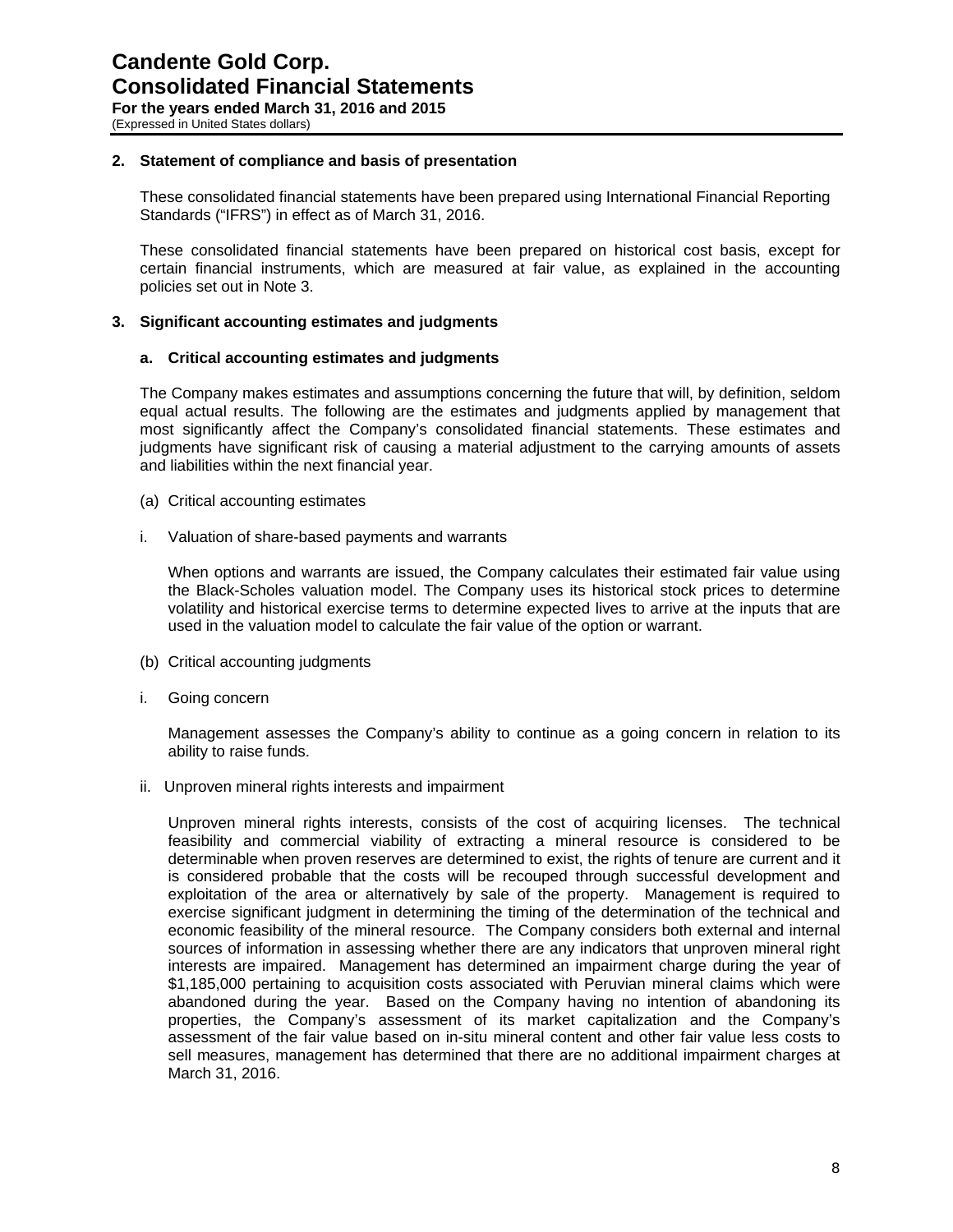# **3. Significant accounting estimates and judgments (continued)**

#### iii. Functional currency

The functional currency of the Company and its subsidiaries is the currency of the primary economic environment in which the entity operates. Determination of functional currency may involve certain judgments to determine the primary economic environment in which the entity operates and the Company reconsiders its functional currency and that of its subsidiaries if there is a change in events and conditions which determined the primary economic environment.

# **b. Basis of consolidation**

The consolidated financial statements include the financial statements of the Company and its subsidiaries.

An investor controls an investee when it is exposed, or has rights, to variable returns from its involvement with the investee and has the ability to affect those returns through its power over the investee. Thus, an investor controls an investee if and only if the investor has all the following: power over the investee, exposure, or rights, to variable returns from its involvement with the investee and the ability to use its power over the investee to affect the amount of the investor's returns.

Inter-company transactions, balances and income and expenses on transactions between the Company and its subsidiaries are eliminated.

#### **c. Foreign currency translation**

The functional currency of the Company and its subsidiaries is the currency of the primary economic environment in which the entity operates, which has been determined to be the US or Canadian dollar. Transactions in foreign currencies are translated to the functional currency of the entity at the exchange rate in existence at the date of the transaction. Monetary assets and liabilities denominated in foreign currencies at the statement of financial position date are retranslated at the period end date exchange rates. Non-monetary items are measured using historical cost in a foreign currency are translated using the exchange rate at the date of the transaction. Non- monetary items that are measured at fair value in a foreign currency are translated using the exchange rates at the date when the fair value was determined.

The presentation currency of the Company is the US dollar. The accounts of group companies with a functional currency other than the US dollar are translated from their functional currency into US dollars on consolidation. Items in the statement of comprehensive loss are translated using weighted average exchange rates that reasonably approximate the exchange rate at the transaction date. Items in the statement of financial position are translated at the exchange rate at the financial position date. Exchange differences on the translation of the net assets of the entities are recognized in a separate component of equity.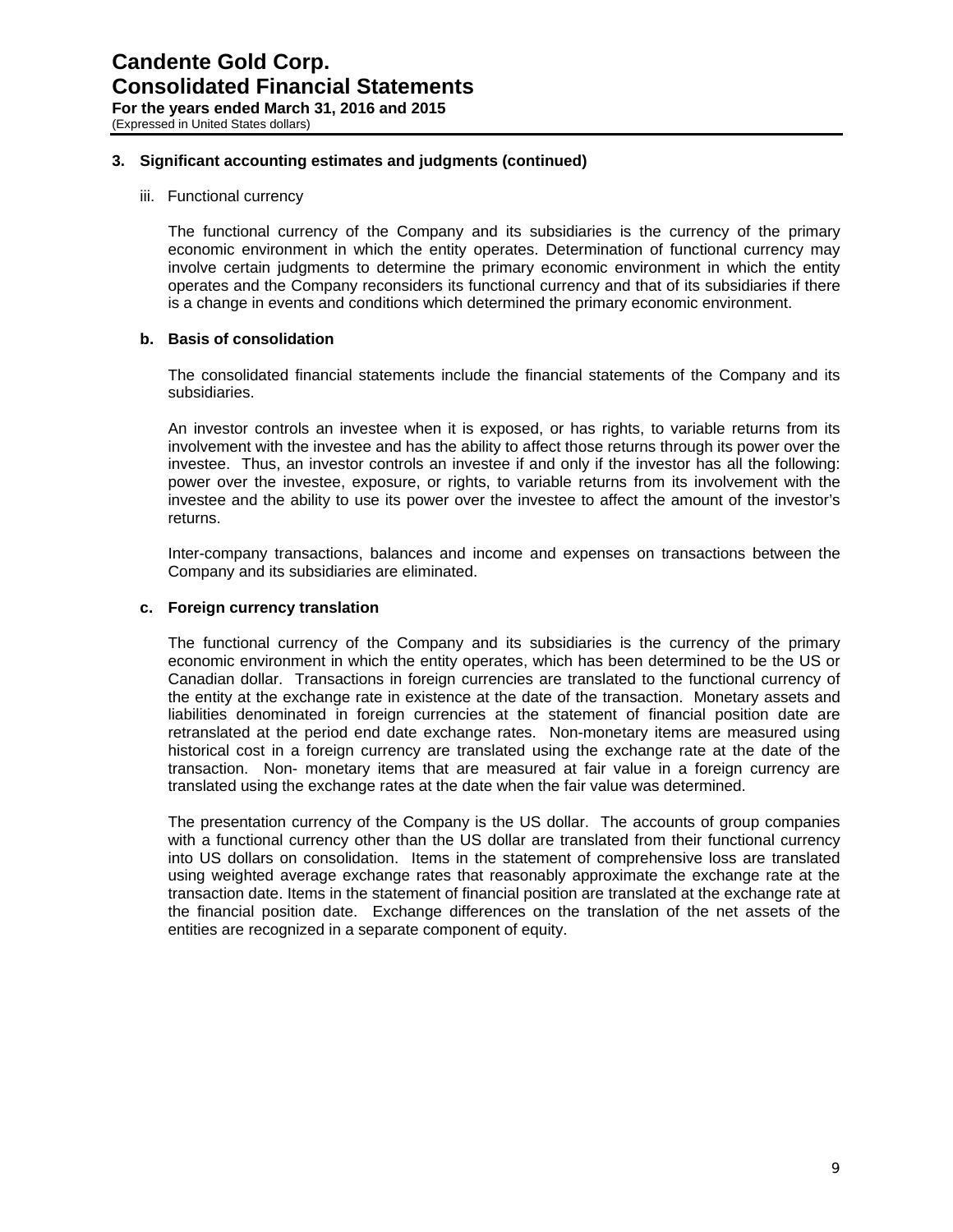# **3. Significant accounting policies (continued)**

# **d. Unproven mineral right interests**

The Company capitalizes all costs, net of any recoveries, of acquiring an unproven mineral right interest, until the rights to which they relate are placed into production, at which time these deferred costs will be amortized over the estimated useful life of the rights upon commissioning the property, or written-off if the rights are disposed of, impaired or abandoned. Exploration costs prior to the discovery of commercially viable reserves and resources are expensed as incurred.

Management reviews the carrying amounts of mineral rights interest annually or when there are indicators of impairment and will recognize impairment based upon current exploration results and upon assessment of the probability of profitable exploitation of the rights. An indication of impairment includes but is not limited to expiration of the right to explore, substantive expenditure in the specific area is neither budgeted nor planned, or if the entity has decided to discontinue exploration activity in a specific area.

Costs include the cash consideration and the fair value of shares issued on the acquisition of mineral rights interest. Rights acquired under option or joint venture agreements, whereby payments are made at the sole discretion of the Company, are recorded in the accounts when the payments are made. Proceeds from property option payments received by the Company are netted against the costs of the related mineral rights interest, with any excess being included in operations.

Expenses incurred by the Company in Peru, including exploration expenses, are subject to Peruvian Value Added Tax ("VAT"). Given that the Company is in the exploration stage and has no sources of revenue, the VAT is not currently refundable to the Company, but can be used in the future to offset amounts due to the Peruvian taxation authorities by the Company resulting from VAT charged to clients on future sales. The VAT has been included as part of unproven mineral right interests.

# **e. Equipment**

Equipment is stated at cost less accumulated depreciation and accumulated impairment losses, if any. The cost of an item of equipment consists of the purchase price, any costs directly attributable to bringing the asset to the location and condition necessary for its intended use and an initial estimate of the costs of dismantling and removing the item and restoring the site on which it is located.

Equipment items are depreciated over their estimated useful lives on a straight line basis over their estimated useful lives, at the following rates: 3 to 10 years for equipment and 4 years for vehicles and field equipment. Leasehold improvements are recorded at cost net of recoveries and amortized on a straight-line basis over the term of lease agreements.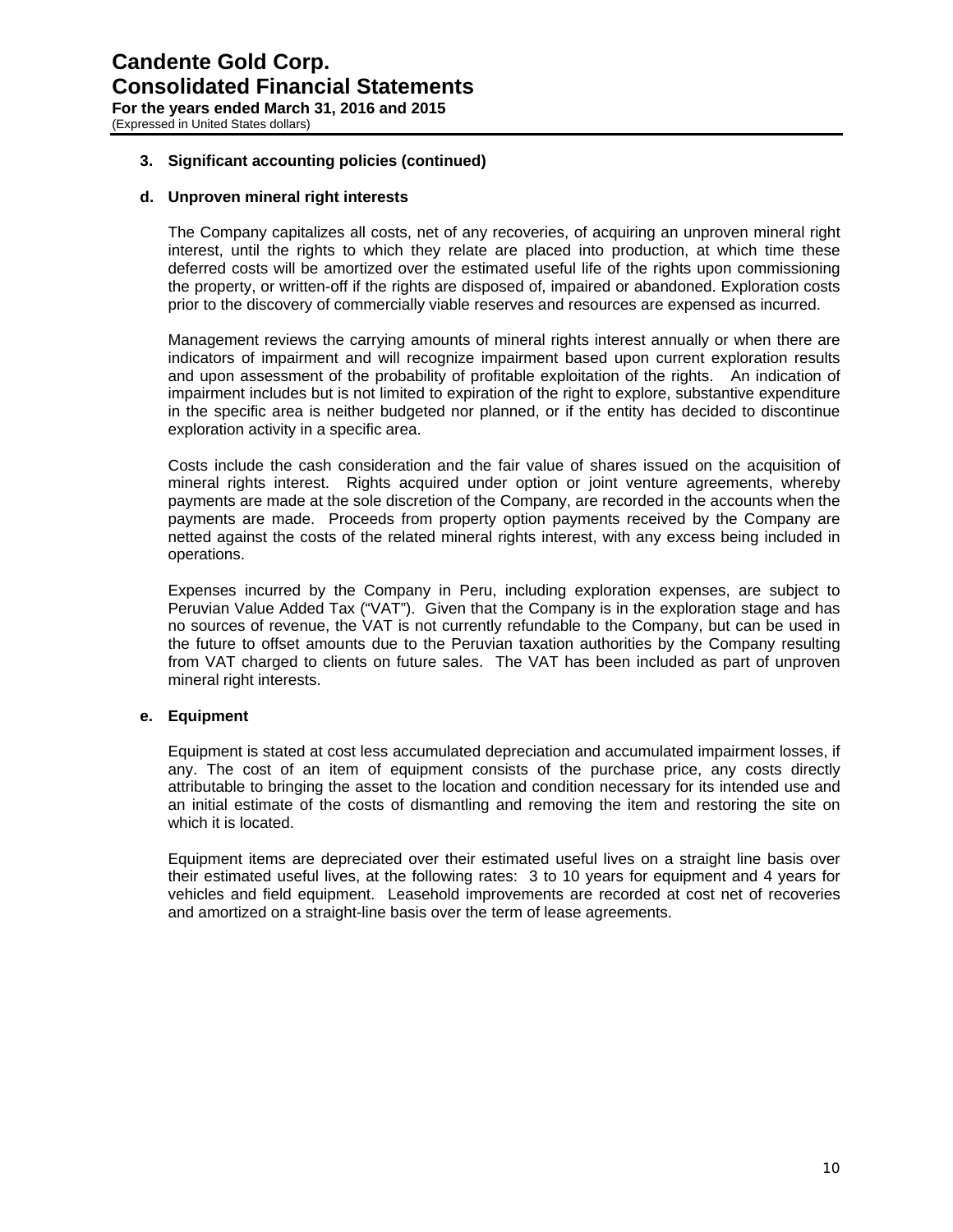# **3. Significant accounting policies (continued)**

An item of equipment is derecognized upon disposal, when held for sale or when no future economic benefits are expected to arise from the continued use of the asset. Any gain or loss arising on disposal of the asset, determined as the difference between the net disposal proceeds and the carrying amount of the asset, is recognized in the consolidated statement of comprehensive loss.

The Company conducts an annual assessment of the residual balances, useful lives and depreciation methods being used for equipment and any changes arising from the assessment are applied by the Company prospectively.

# **f. Financial instruments**

# *Financial assets*

All financial assets are initially recorded at fair value and designated upon inception into one of the following four categories: held to maturity, available for sale, loans and receivables or fair value through profit or loss ("FVTPL"). Financial assets classified as FVTPL include cash and cash equivalents and are measured at fair value with unrealized gains and losses recognized through profit or loss.

Financial assets classified as loans and receivables include trade and other receivables and are measured at amortized cost using the effective interest method less any allowance for impairment.

Financial assets classified as available for sale are measured at fair value with unrealized gains and losses recognized in other comprehensive income (loss) except for when there is a significant or prolonged decline in the fair value of that investment below its cost, at which time the impairment is recognized in profit or loss. Reversals of impairment with respect to available for sale equity instruments are not recognized in profit or loss.

Transaction costs associated with FVTPL financial assets are expensed as incurred, while transaction costs associated with all other financial assets are included in the initial carrying amount of the asset.

# *Financial liabilities*

All financial liabilities are initially recorded at fair value and designated upon inception as FVTPL or other financial liabilities.

Financial liabilities classified as other financial liabilities include trade payables are initially recognized at fair value less directly attributable transaction costs. After initial recognition, other financial liabilities are subsequently measured at amortized cost using the effective interest method.

Financial liabilities classified as FVTPL include financial liabilities held for trading and financial liabilities designated upon initial recognition as FVTPL. Derivatives, including separated embedded derivatives, are also classified as FVTPL unless they are designated as effective hedging instruments. Transaction costs on financial liabilities classified as FVTPL are expensed as incurred.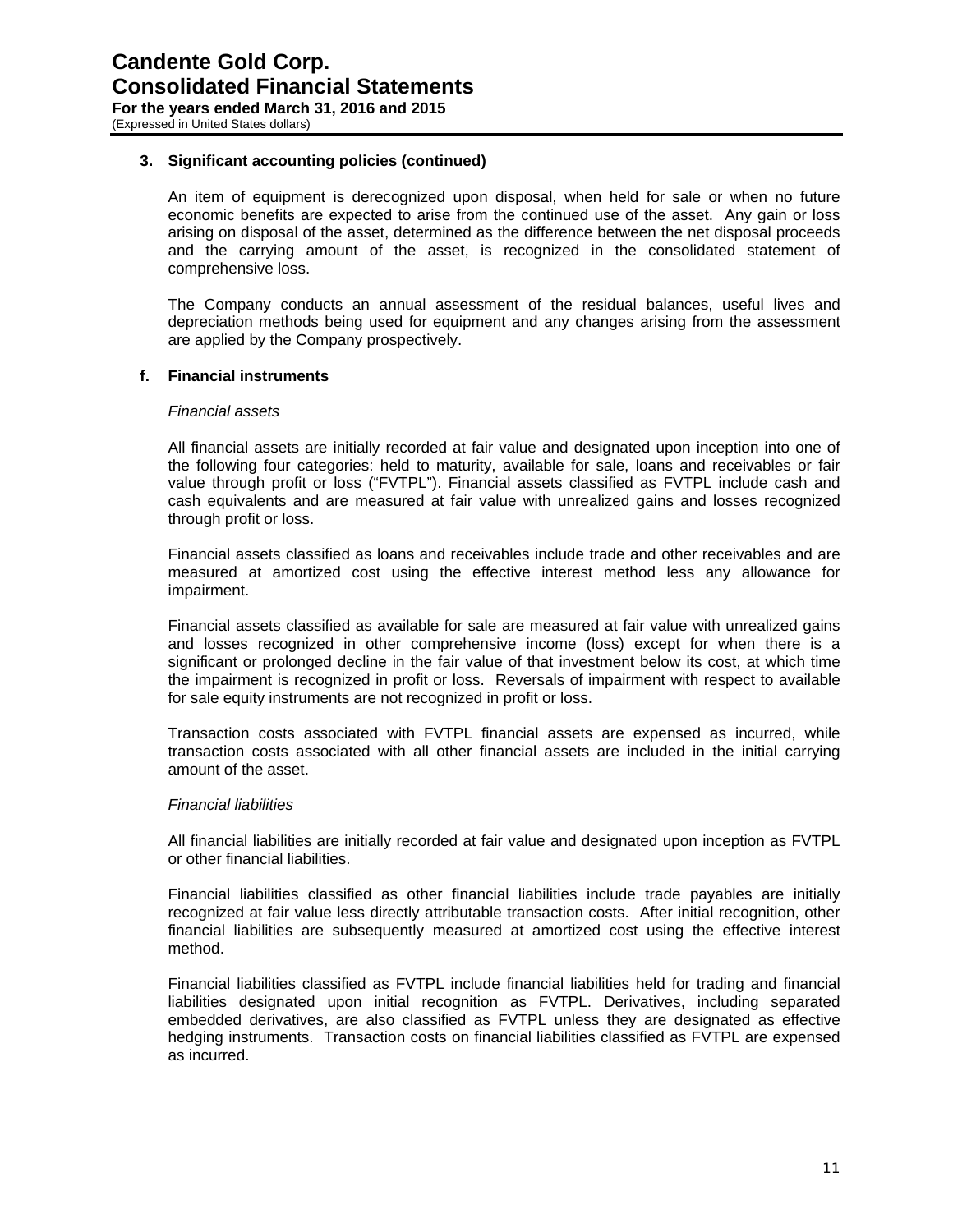#### **3. Significant accounting policies (continued)**

At the end of each reporting period subsequent to initial recognition, financial liabilities at FVTPL are measured at fair value, with changes in fair value recognized directly in profit or loss in the period in which they arise.

#### **g. Income taxes**

#### *Current taxation*

Current tax is the expected tax payable on the taxable income for the year, using tax rates substantively enacted at the reporting date, and any adjustment to tax payable in respect of previous years. Income tax expense is recognized in profit or loss except to the extent that it relates to items recognized directly in equity, in which case it is recognized in equity.

#### *Deferred taxation*

Deferred tax is recognized using the liability method, providing for temporary differences between the carrying amounts of assets and liabilities for financial reporting purposes and the amounts used for taxation purposes.

Deferred tax is measured at the tax rates that are expected to be applied to temporary differences when they reverse, based on the laws that have been substantively enacted by the reporting date. Deferred tax assets and liabilities are offset if there is a legally enforceable right to offset current tax liabilities and assets, and they relate to income taxes levied by the same tax authority on the same taxable entity, or on different tax entities, but they intend to settle current tax liabilities and assets on a net basis or their tax assets and liabilities will be realized simultaneously.

A deferred tax asset is recognized to the extent that it is probable that future taxable profits will be available against which the temporary difference can be utilized. Deferred tax assets are reviewed at each reporting date and are reduced to the extent that it is no longer probable that the related tax benefit will be realized. Additional income taxes that arise from the distribution of dividends are recognized at the same time that the liability to pay the related dividend is recognized. Deferred income tax is provided on temporary differences arising on investments in subsidiaries and associates, except where, the timing of the reversal of the temporary difference is controlled by the Company and it is probable that the temporary difference will not reverse in the foreseeable future.

#### **h. Share-based payment**

Employees (including directors and senior executives) of the Company may receive a portion of their remuneration in the form of share-based payment transactions, whereby employees render services as consideration for equity instruments ("equity-settled transactions").

The costs of equity-settled transactions with employees are measured by reference to the fair value at the date on which they are granted.

In situations where equity instruments are issued for goods or services, the share-based payment is measured at the fair value of the goods and services received. Where the consideration cannot be specifically identified, they are measured at the fair value of the share-based payment.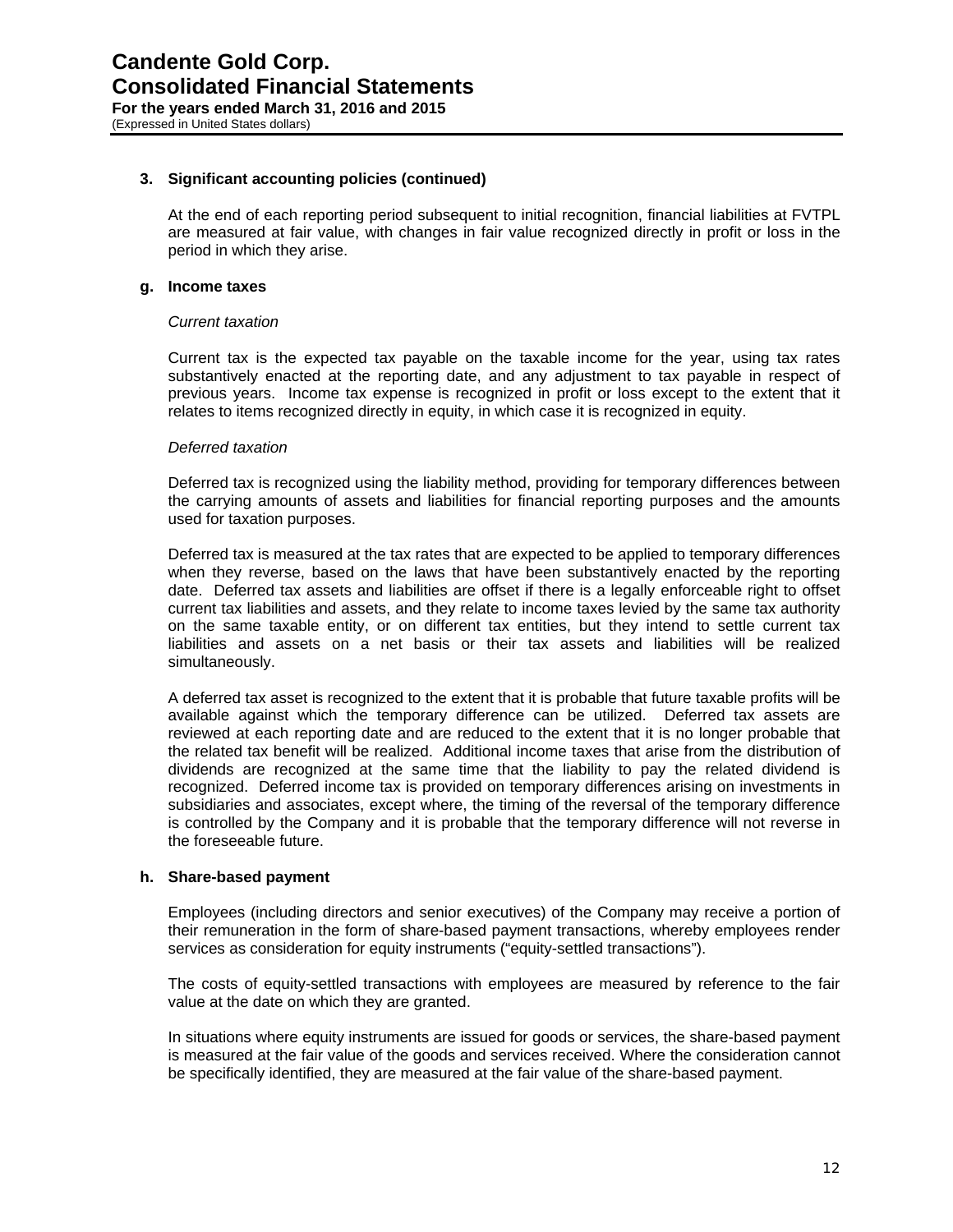# **3. Significant accounting policies (continued)**

The costs of equity-settled transactions are recognized, together with a corresponding increase in equity, over the period in which the performance and/or service conditions are fulfilled, ending on the date on which the relevant employees become fully entitled to the award ("the vesting date"). The cumulative expense is recognized for equity-settled transactions at each reporting date until the vesting date reflects the Company's best estimate of the number of equity instruments that will ultimately vest.

No expense is recognized for awards that do not ultimately vest, except for awards where vesting is conditional upon a market condition, which are treated as vesting irrespective of whether or not the market condition is satisfied provided that all other performance and/or service conditions are satisfied.

Where the terms of an equity-settled award are modified, the minimum expense recognized is the expense as if the terms had not been modified. An additional expense is recognized for any modification that increases the total fair value of the share-based payment arrangement, or is otherwise beneficial to the employee as measured at the date of modification. The dilutive effect of outstanding options is reflected in the computation of diluted earnings per share.

# **i. Provisions**

Provisions are recognized when the Company has a present obligation (legal or constructive) that has arisen as a result of a past event and it is probable that a future outflow of resources will be required to settle the obligation, provided that a reliable estimate can be made of the amount of the obligation. Provisions are measured at the present value of the expenditures expected to be required to settle the obligation using a pre-tax rate that reflects current market assessments of the time value of money and the risk specific to the obligation. Any increase in a provision due solely to passage of time is recognized as interest expense.

# **j. Impairment**

# *Impairment of financial assets*

The Company assesses at each date of the statement of financial position whether any indicators exist that the Company's financial assets are impaired.

If there is objective evidence that an impairment loss on assets carried at amortized cost has been incurred, the amount of the loss is measured as the difference between the asset's carrying amount and the present value of estimated future cash flows discounted at the financial asset's original effective interest rate. The carrying amount of the asset is then reduced by the amount of the impairment. The amount of the loss is recognized in profit or loss.

If, in a subsequent period, the amount of the impairment loss decreases and the decrease can be related objectively to an event occurring after the impairment was recognized, the previously recognized impairment loss is reversed to the extent that the carrying value of the asset does not exceed what the amortized cost would have been had the impairment not been recognized. Any subsequent reversal of an impairment loss is recognized in profit or loss.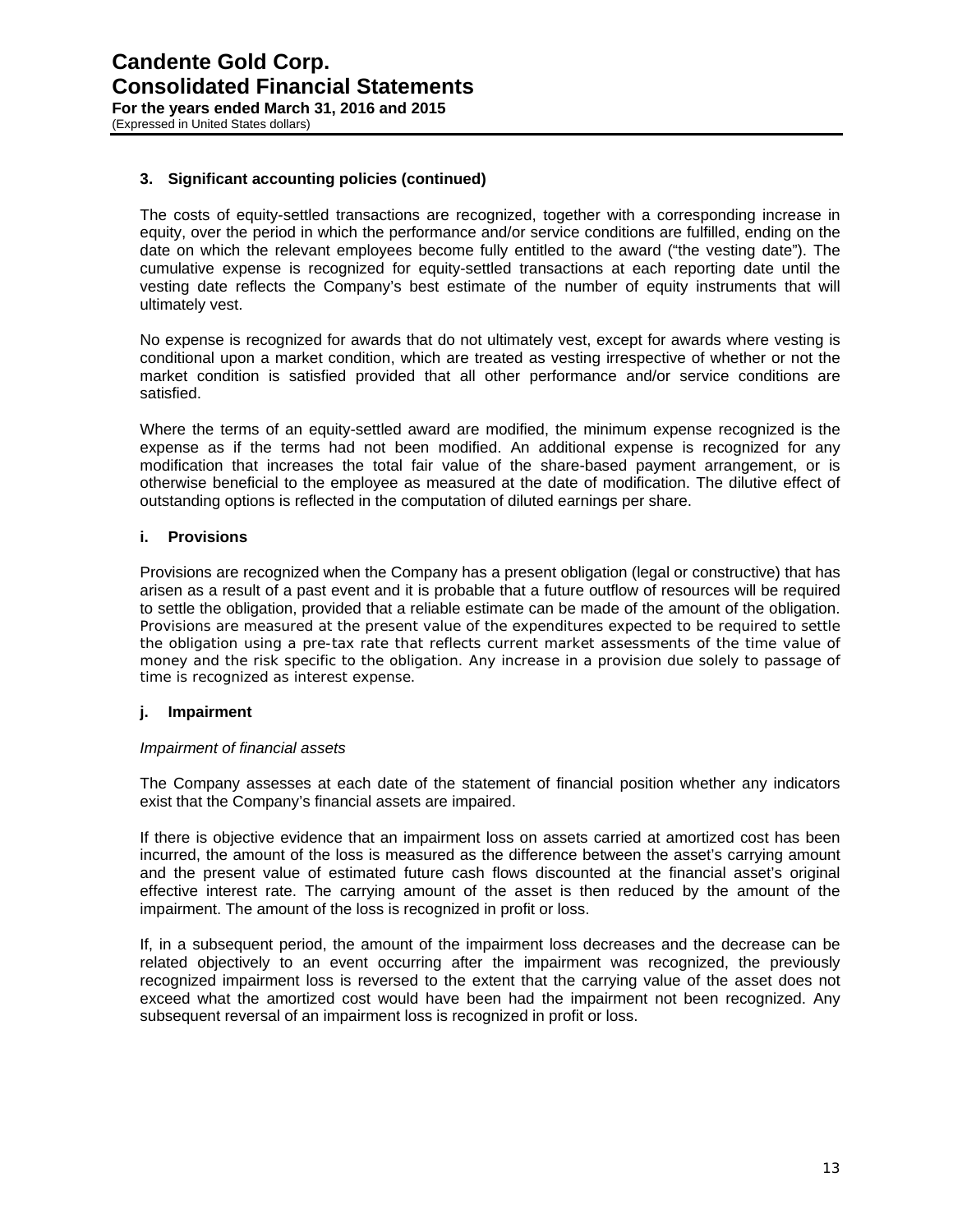# **3. Significant accounting policies (continued)**

In relation to trade receivables, a provision for impairment is made and an impairment loss is recognized in profit and loss when there is objective evidence (such as the probability of insolvency or significant financial difficulties of the debtor) that the Company will not be able to collect all of the amounts due under the original terms of the invoice. The carrying amount of the receivable is reduced through use of an allowance account. Impaired debts are written off against the allowance account when they are assessed as uncollectible.

If an available for sale asset is impaired, an amount comprising the difference between its cost and its current fair value, less any impairment loss previously recognized in profit or loss, is transferred from equity to profit or loss. Reversals in respect of equity instruments classified as available for sale are not recognized in profit or loss.

#### *Impairment of non-financial assets*

At each date of the statement of financial position, the Company reviews the carrying amounts of its tangible and intangible assets to determine whether there is an indication that those assets have suffered an impairment loss. If any such indication exists, the recoverable amount of the asset is estimated in order to determine the extent of the impairment loss (if any). Where it is not possible to estimate the recoverable amount of an individual asset, the Company estimates the recoverable amount of the cash-generating unit to which the assets belong. Recoverable amount is the higher of fair value less costs to sell and value in use. In assessing value in use, the estimated future cash flows are discounted to their present value using a pre-tax discount rate that reflects current market assessments of the time value of money and the risks specific to the asset.

If the recoverable amount of an asset (or cash-generating unit) is estimated to be less than its carrying amount, the carrying amount of the asset (or cash-generating unit) is reduced to its recoverable amount. An impairment loss is recognized in the statement of loss and comprehensive loss, unless the relevant asset is carried at a revalued amount, in which case the impairment loss is treated as a revaluation decrease. Where an impairment loss subsequently reverses, the carrying amount of the asset (cash-generating unit) is increased to the revised estimate of its recoverable amount, but so that the increased carrying amount does not exceed the carrying amount that would have been determined had no impairment loss been recognized for the asset (or cash-generating unit) in prior years.

#### **k. Cash and cash equivalents**

Cash and cash equivalents include cash and term deposits with an original maturity of three months or less. As at March 31, 2016 and 2015, the entire cash and cash equivalents balance consists of cash only.

#### **l. Loss per share**

Basic earnings/(loss) per share is calculated as net profit/(loss) attributable to shareholders, divided by the weighted average number of ordinary shares.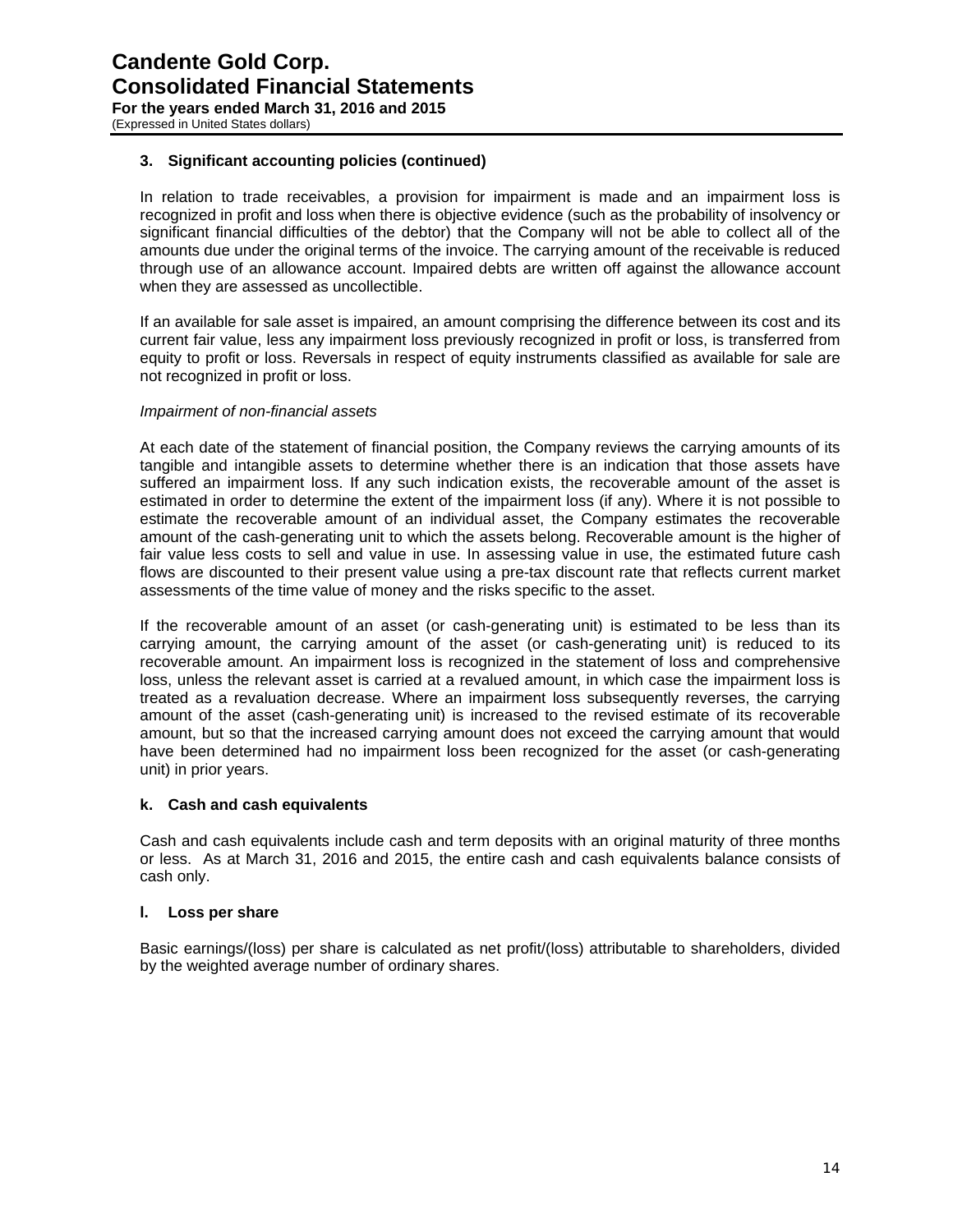#### **3. Significant accounting policies (continued)**

Diluted earnings per share is calculated as net profit attributable to owners of the parent, adjusted for:

- The after tax effect of dividends and interest associated with dilutive potential ordinary shares that have been recognized as expenses
- Other non-discretionary changes in revenues or expenses during the period that would result from the dilution of potential ordinary shares divided by the weighted average number of ordinary shares and dilutive potential ordinary shares, adjusted for any bonus element.

The Company has incurred losses since its inception and, therefore, basic loss per share has been equal to diluted loss per share as these impacts would be anti-dilutive.

#### **m. Future accounting standards**

Certain pronouncements were issued by the International Accounting Standards Board ("IASB") or the IFRS Interpretations Committee ("IFRIC") but not yet effective as at March 31, 2015. The Company intends to adopt these standards and interpretations when they become effective. The Company does not expect these standards to have an impact on its consolidated financial statements. Pronouncements that are not applicable to the Company have been excluded from those described below.

The following standards or amendments are effective for annual periods beginning on or after April 1, 2016:

- 1) IFRS 9 Financial Instruments; and
- 2) IFRS 15 Revenue from Contracts with Customers; and
- 3) IFRS 16 Lease.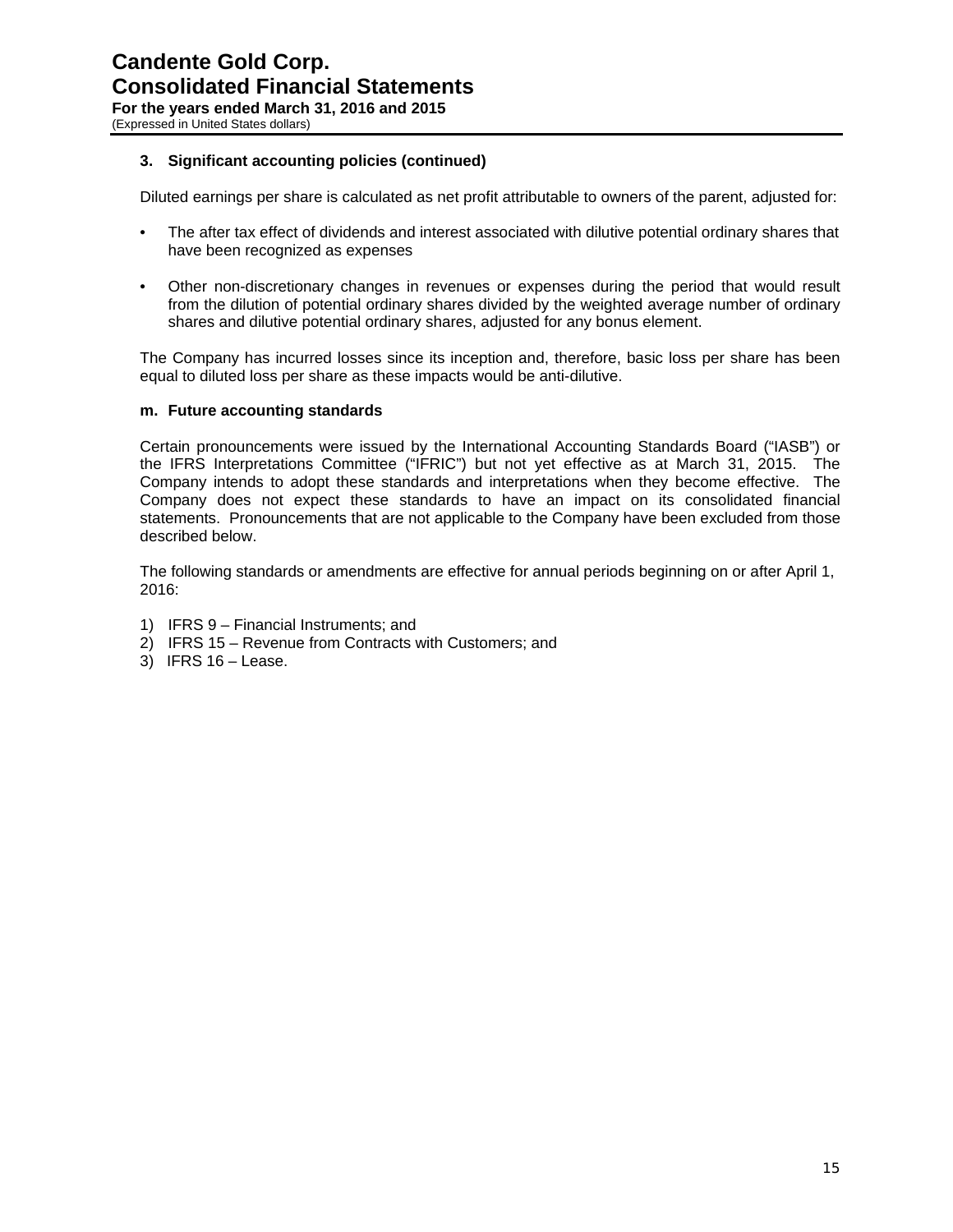# **Candente Gold Corp. Consolidated Financial Statements For the years ended March 31, 2016 and 2015**

(Expressed in United States dollars)

# **4. Unproven mineral right interests**

As of March 31, 2016 and March 31, 2015, the Company's capitalized unproven mineral right interest costs are as follows: **Impairment** 

|                            | <b>Balance at</b><br><b>April 1, 2015</b> |    | <b>Acquisition</b><br>costs and<br>additions | Recovery of<br>acquisition<br>costs |      | <b>Impairment</b><br>of unproven<br>mineral<br>rights<br><b>interests</b> |    | <b>Balance at</b><br>December 31,<br>2016 |
|----------------------------|-------------------------------------------|----|----------------------------------------------|-------------------------------------|------|---------------------------------------------------------------------------|----|-------------------------------------------|
| <b>Mexico Properties</b>   |                                           |    |                                              |                                     |      |                                                                           |    |                                           |
| El Oro<br>El Oro mine      | \$<br>8,009,752                           | \$ | $\sim$                                       | \$                                  | - \$ | $\sim$ 10 $\pm$                                                           | \$ | 8,009,752                                 |
| tailings                   | 82,840                                    |    | 36,000                                       | $\blacksquare$                      |      |                                                                           |    | 118,840                                   |
| <b>Peruvian Properties</b> | 1,389,489                                 |    | -                                            | ۰                                   |      | (1, 185, 000)                                                             |    | 204,489                                   |
| Value-added tax            | 110,596                                   |    | 92                                           | $\blacksquare$                      |      |                                                                           |    | 110,688                                   |
| <b>Closing balance</b>     | \$<br>9,592,677                           | S  | 36.092                                       | \$<br>$\blacksquare$                |      | (1, 185, 000)                                                             | S  | 8.443.769                                 |

|                          | Balance at<br>April 1, 2014 | Acquisition<br>costs and<br>additions | Recovery of<br>acquisition<br>costs |   | Impairment of<br>unproven<br>mineral rights<br>interests | Balance at<br>March 31, 2015 |
|--------------------------|-----------------------------|---------------------------------------|-------------------------------------|---|----------------------------------------------------------|------------------------------|
| <b>Mexico Properties</b> |                             |                                       |                                     |   |                                                          |                              |
| El Oro                   | \$<br>8,009,752             | \$<br>$\sim$                          | \$                                  |   | \$                                                       | 8,009,752                    |
| El Oro mine tailings     | 46,840                      | 36,000                                | -                                   |   |                                                          | 82,840                       |
| Peruvian properties      | 1,557,000                   | 39,357                                | (39, 868)                           |   | (167,000)                                                | 1,389,489                    |
| Value-added tax          | 113,754                     | (3, 158)                              |                                     |   |                                                          | 110,596                      |
| Closing balance          | \$<br>9,727,346             | \$<br>72.199                          | \$<br>(39,868)                      | S | (167.000)                                                | \$<br>9,592,677              |

# **El Oro**

The Company has a 70% interest in the El Oro Property. For the period ended March 31, 2016, the Company incurred no acquisition expenditures related to the El Oro property.

On March 8, 2016, the Company entered into an agreement with Sun River Gold Corp. ("SRG") to grant SRG the right and option to earn a 51% interest in the Company's tailings project in El Oro Mexico. On signing SRG paid the Company \$10,000 and paid an additional \$10,000 per month during the first three months; thereafter payments will reduce to \$3,000 per month.

# **El Oro Mine Tailings**

During the year ended March 31, 2014, the Company signed an agreement with the municipality of El Oro that provides the Company with the access and processing rights to tailings deposits. Upon signing the agreement, \$25,000 was due and paid with monthly contributions of \$3,000 thereafter.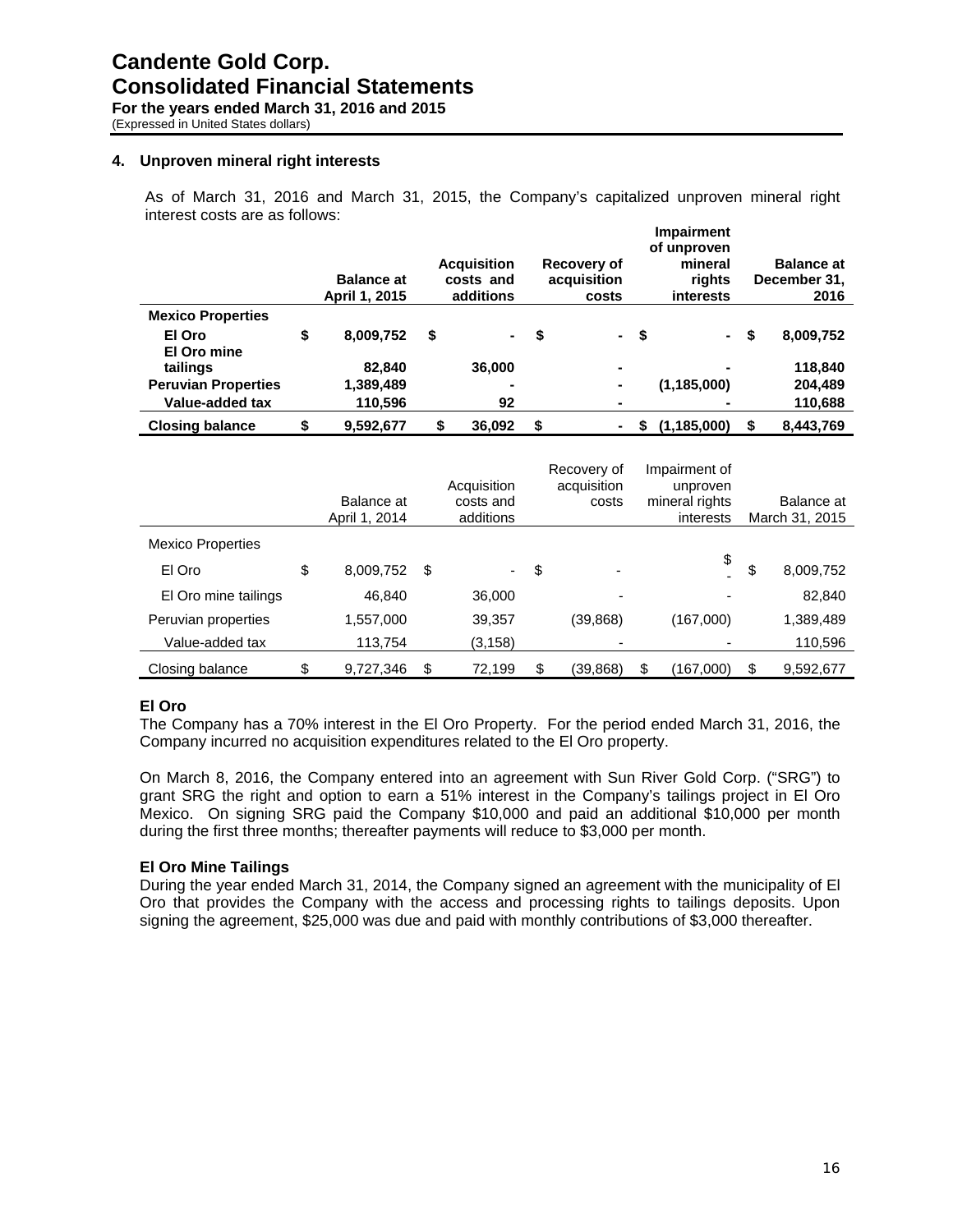# **4. Unproven mineral right interests (continued)**

#### **Peruvian properties**

During the period ended March 31, 2016, the Company allowed certain claims to lapse and thus, recorded a non-cash impairment of \$1,185,000. As at March 31, 2016, the Company has maintained in good standing a portion of the Tres Marias and Lunahuana properties. These properties are early to mid-stage gold and gold-silver exploration projects in Peru.

The Company entered into an agreement with Inversiones Troy SAC ("Troy") giving Troy the right to acquire 100% of the Company's remaining Peruvian property subject to an NSR of 1% as well as option payments totaling \$500,000. The payments are to be made to the Company upon initiating a drilling program and on both of the 12 and 24 month anniversaries of initiating the drilling. Troy retains the right to buy back 50% of the NSR for \$500,000.

#### **5. Equipment**

|                                 | Equipment |           | <b>Vehicles</b> | Leaseholds          | Total |            |
|---------------------------------|-----------|-----------|-----------------|---------------------|-------|------------|
| At cost                         |           |           |                 |                     |       |            |
| As at March 31, 2014            | \$        | 87,401    | \$<br>53,676    | \$<br>7,453         | - \$  | 148,530    |
| Additions                       |           |           |                 |                     |       |            |
| As at March 31, 2015            |           | 87,401    | 53,676          | 7,453               |       | 148,530    |
| Write off                       |           | (5, 387)  | (18, 963)       |                     |       | (24, 350)  |
| As at March 31, 2016            | \$        | 82,014    | \$<br>34,713    | \$<br>7,453         | \$    | 124,180    |
|                                 |           |           |                 |                     |       |            |
| <b>Accumulated amortization</b> |           |           |                 |                     |       |            |
| As at March 31, 2014            | \$        | (63, 929) | \$<br>(29, 107) | \$<br>$(4,401)$ \$  |       | (97, 437)  |
| Additions                       |           | (8,000)   | (4,663)         | (3,052)             |       | (15, 715)  |
| As at March 31, 2015            |           | (71, 929) | (33,770)        | (7, 453)            |       | (113, 152) |
| Additions                       |           | (3, 317)  | (943)           |                     |       | (4,260)    |
| As at March 31, 2016            | \$        | (75,246)  | \$<br>(34,713)  | \$<br>$(7, 453)$ \$ |       | (117,412)  |
|                                 |           |           |                 |                     |       |            |
| Net book value                  |           |           |                 |                     |       |            |
| As at March 31, 2015            | \$        | 15,472    | \$<br>19,906    | \$                  | S     | 35,378     |
| As at March 31, 2016            | \$        | 6,768     | \$              | \$                  | \$    | 6,768      |

#### **6. Trade payables and accrued liabilities**

|                                                       |   | March 31, 2015         |  |                    |
|-------------------------------------------------------|---|------------------------|--|--------------------|
| Trade payables (Note 8)<br><b>Accrued liabilities</b> | S | 1,167,255 \$<br>91.462 |  | 933,822<br>115,963 |
|                                                       | S | 1,258,717              |  | 1,049,785          |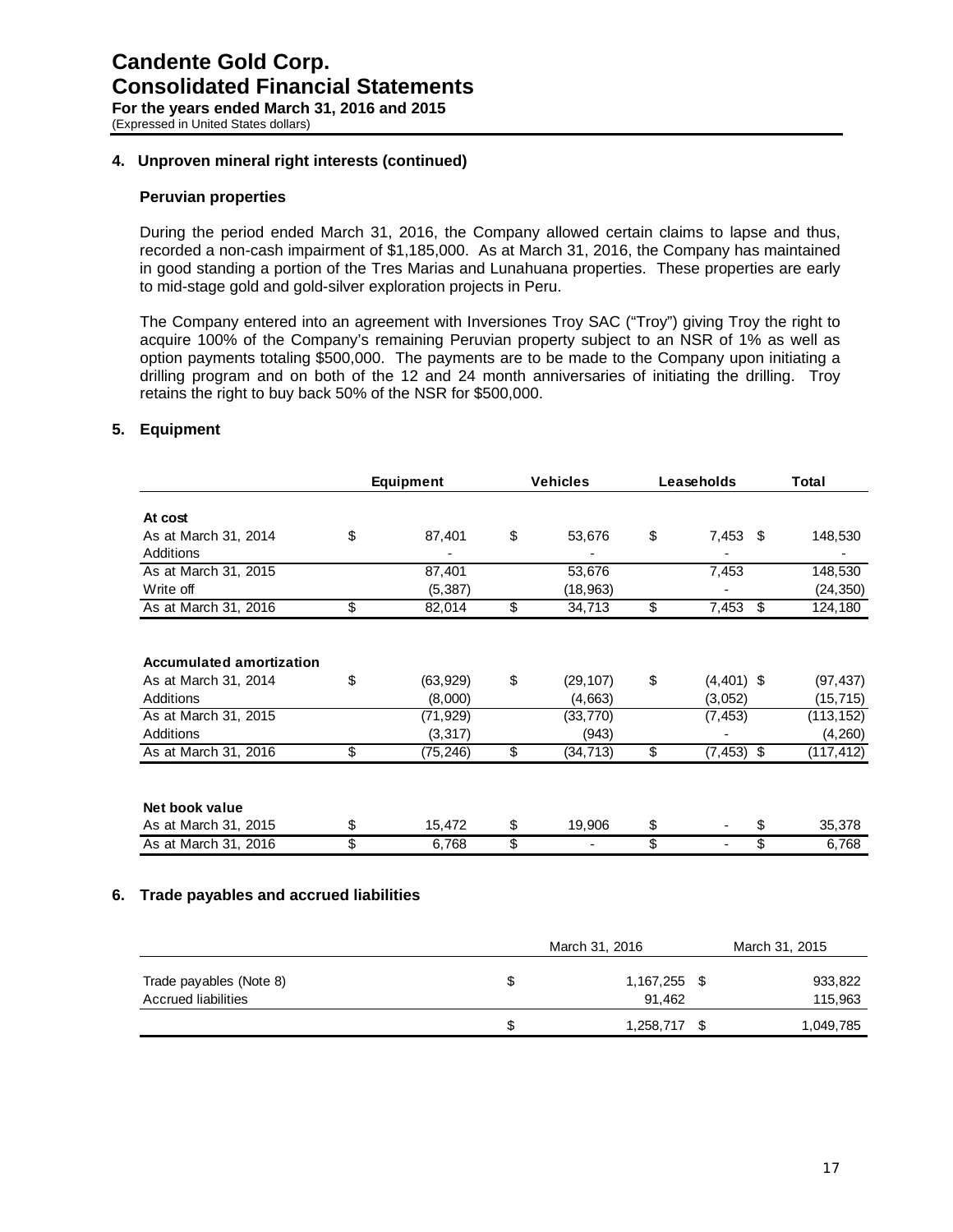# **Candente Gold Corp. Consolidated Financial Statements For the years ended March 31, 2016 and 2015**

(Expressed in United States dollars)

# **7. Capital and equity reserve**

#### **a. Shares authorized**

The Company has an unlimited number of common shares with no par value.

#### **b. Common share issues**

On February 20, 2015, the Company completed a non-brokered private placement issuing a total of 19,066,663 common shares (4,489,044 issued to directors of the Company) at a price of CDN\$0.03 per common share for total gross proceeds of \$457,048 (CDN\$572,000). Finders' fees totaling \$5,234 (CDN\$6,552) and share issue costs of \$298 (CDN\$373) were paid along with the issuance of 218,400 finders' warrants exercisable at CDN\$0.06 until February 5, 2017. These warrants were valued at \$3,193 using the Black-Scholes model.

#### **c. Share options**

The Company has an incentive share option plan (the "Plan"). Under the Plan a total of 10% of the Company's outstanding common shares are reserved for the issuance of shares at the discretion of the Board of Directors. The terms of each option award, is fixed by the Board of Directors at the time of grant. Share option awards have a maximum term of five years.

The changes in stock options were as follows:

|                                     |                             | Weighted<br>Average           |
|-------------------------------------|-----------------------------|-------------------------------|
|                                     | Number of<br><b>Options</b> | <b>Exercise Price</b><br>(\$) |
| Options outstanding, March 31, 2014 | 4,836,500                   | \$0.39                        |
| Options granted                     | 3,080,000                   | \$0.07                        |
| Options forfeited                   | (185,000)                   | \$0.27                        |
| Options expired                     | (2,436,500)                 | \$0.43                        |
| Options outstanding, March 31, 2015 | 5,295,000                   | \$0.13                        |
| Options expired                     | (800,000)                   | \$0.25                        |
| Options outstanding, March 31, 2016 | 4,495,000                   | \$0.12                        |

As at March 31, 2016, the following options were exercisable and outstanding:

|                    |                          | Outstanding                 | <b>Exercisable</b>       |                      |                    |
|--------------------|--------------------------|-----------------------------|--------------------------|----------------------|--------------------|
| <b>Grant date</b>  | <b>Exercise</b><br>price | <b>Number</b><br>of options | <b>Exercise</b><br>price | Number of<br>options | Expiry date        |
| May 25, 2011       | \$0.65                   | 130,000                     | \$0.65                   | 130,000              | May 25, 2016       |
| February 15, 2013  | \$0.25                   | 1,235,000                   | \$0.25                   | 1,235,000            | February 15, 2018  |
| March 26, 2013     | \$0.25                   | 50,000                      | \$0.25                   | 50,000               | March 26, 2018     |
| August 27, 2014    | \$0.10                   | 2,980,000                   | \$0.10                   | 2,235,000            | August 27, 2019    |
| September 10, 2014 | \$0.10                   | 100,000                     | \$0.10                   | 75,000               | September 10, 2019 |
|                    | \$0.17                   | 4,495,000                   | \$0.18                   | 3,725,000            |                    |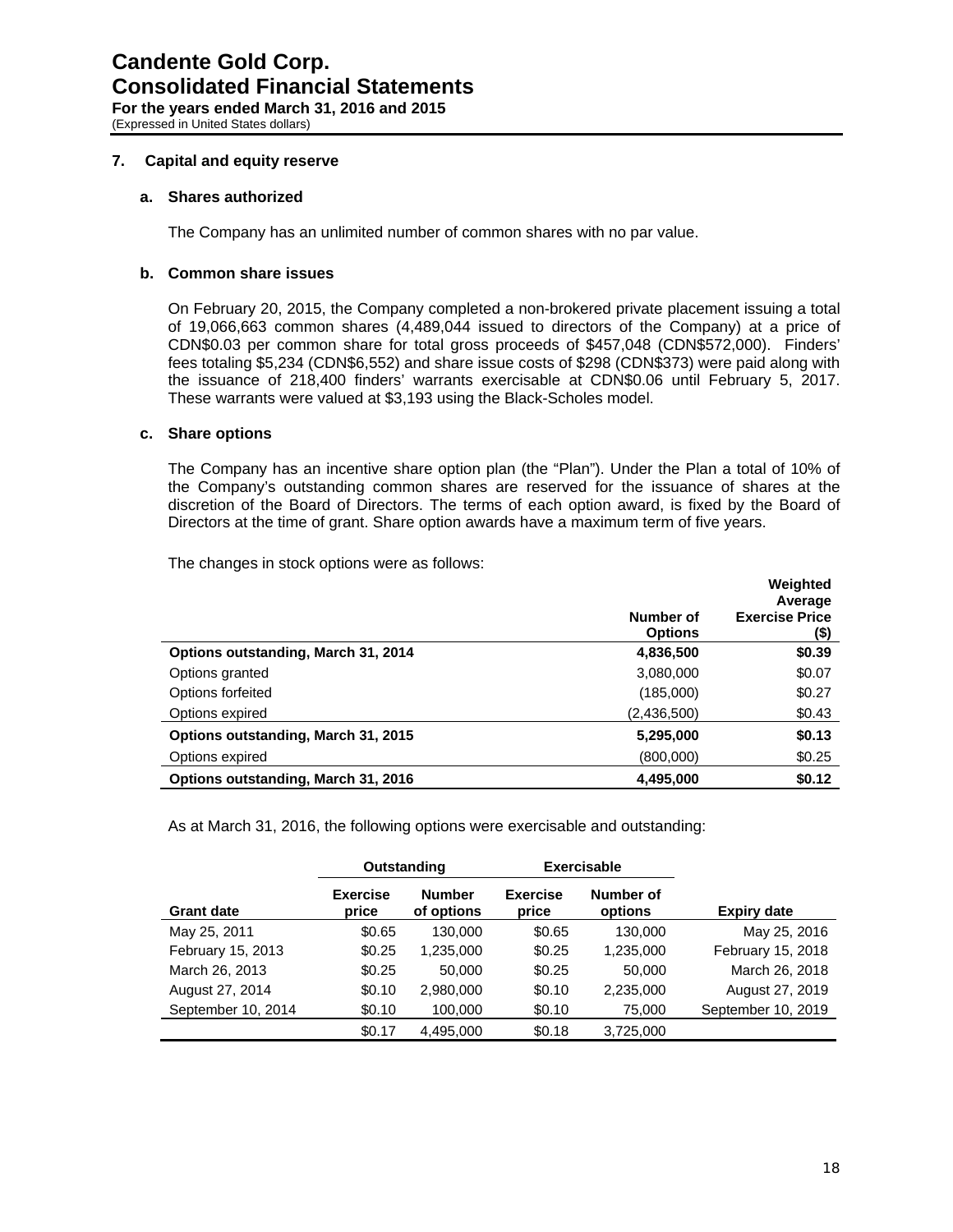# **7. Capital and equity reserve (continued)**

#### **c. Share options (continued)**

The Company used the Black-Scholes option-pricing model under the following weighted average assumptions and recorded total stock based compensation for the years ended March 31, 2016 and 2015 of \$21,166 and \$85,933 respectively:

|                         | <b>Years ended</b> | Years ended    |
|-------------------------|--------------------|----------------|
|                         | March 31, 2016     | March 31, 2015 |
| Dividend yield          | $0.00\%$           | $0.00\%$       |
| Risk-free interest rate | 1.52-1.62%         | 1.52-1.62%     |
| Volatility range        | 98%                | 98%            |
| Expected life           | 5 years            | 5 years        |
| Forfeiture rate         | 2.5%               | 2.50%          |

# **d. Warrants**

|                                      | Number of<br>Warrants | <b>Weighted Average</b><br><b>Exercise Price</b><br>(\$) |
|--------------------------------------|-----------------------|----------------------------------------------------------|
| Warrants outstanding, March 31, 2014 | 629,000               | \$0.06                                                   |
| Granted                              | 218,400               | 0.06                                                     |
| Warrants outstanding, March 31, 2015 | 847.400               | \$0.05                                                   |
| Expired                              | (629,000)             | \$0.05                                                   |
| Warrants outstanding, March 31, 2016 | 218,400               | \$0.05                                                   |

The Company used the Black-Scholes option-pricing model under the following weighted average assumptions and recorded total finders' warrants share issue costs for the years ended March 31, 2015 of \$3,193:

|                         | 2016 | 2015     |
|-------------------------|------|----------|
| Dividend yield          | -    | 0%       |
| Risk-free interest rate | -    | 0.43%    |
| Volatility range        | -    | 106%     |
| Expected life           | -    | 2 years  |
| Forfeiture rate         | -    | $0.00\%$ |

#### **e. Reserves**

Other reserve

Other reserve records the reserve resulting from the acquisition of subsidiaries.

Equity settled employee compensation and warrants reserve:

The equity settled employee compensation and warrant reserve recognized as stock-based compensation expense and other warrant payments. At the time that the stock options or warrants are exercised, the corresponding amount will be transferred to share capital.

#### Foreign currency reserve:

The foreign currency reserve records unrealized exchange differences arising on translation of group companies that have a functional currency other than the Company's reporting currency.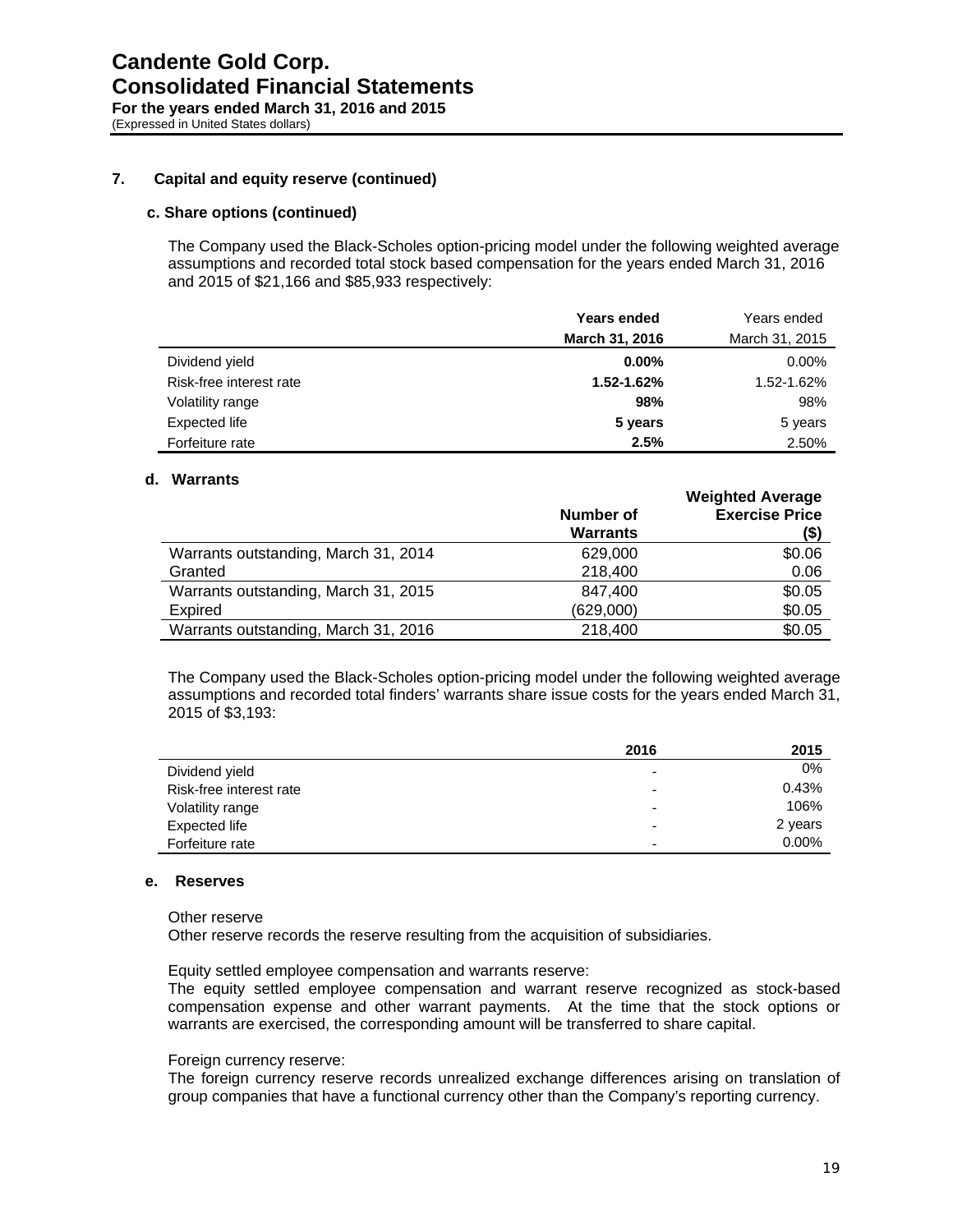# **7. Capital and equity reserve (continued)**

#### **f. Loss per share**

The calculation of basic and diluted loss per share for the years ended March 31, 2016 and 2015 was based on the loss attributed to common shareholders of \$1,612,697 (2015 - \$1,241,296) and the weighted average number of common shares outstanding of 96,206,923 (2015 – 79,853,739).

# **8. Related party disclosures**

The Company's related parties consist of companies owned by executive officers and directors. The following is a list of the related parties that the Company enters into trading transactions with:

- Ridley Rocks Inc. Management and exploration fees;
- SW Project Management Project management and engineering fees;
- Michael Thicke Geological Consulting Inc. Exploration fees for member group of companies; and
- Candente Copper Corp. shared administrative expenses with a Company related by directors and management in common.

#### **a. Related party transactions**

The Company incurred the following fees and expenses with companies owned by key management and directors:

|                                                           | Years ended |                |  |                |
|-----------------------------------------------------------|-------------|----------------|--|----------------|
|                                                           |             | March 31, 2016 |  | March 31, 2015 |
| Salaries and management and exploration<br>fees (Note 10) |             | 93,023         |  | 242.471        |
| Share-based payment (Note 10)                             |             | 14.352         |  | 54,644         |
|                                                           | э           | 107,375        |  | 297,115        |

Share-based payments are the fair value of options expensed to directors and key management personnel during the year ended March 31, 2016.

The Company does not remunerate the directors of the Company unless its market capitalization is greater than \$75 million. During the year ended March 31, 2016, the Company paid \$nil in directors fees (2015 - \$nil).

Key management compensation:

|                                                           | <b>Years ended</b> |                |                |  |
|-----------------------------------------------------------|--------------------|----------------|----------------|--|
|                                                           |                    | March 31, 2016 | March 31, 2015 |  |
| Salaries and management and exploration<br>fees (Note 10) |                    | 93.023         | 242.471        |  |
| Share-based payment (Note 10)                             |                    | 14.352         | 54,644         |  |
|                                                           |                    | 107,375        | 297.115        |  |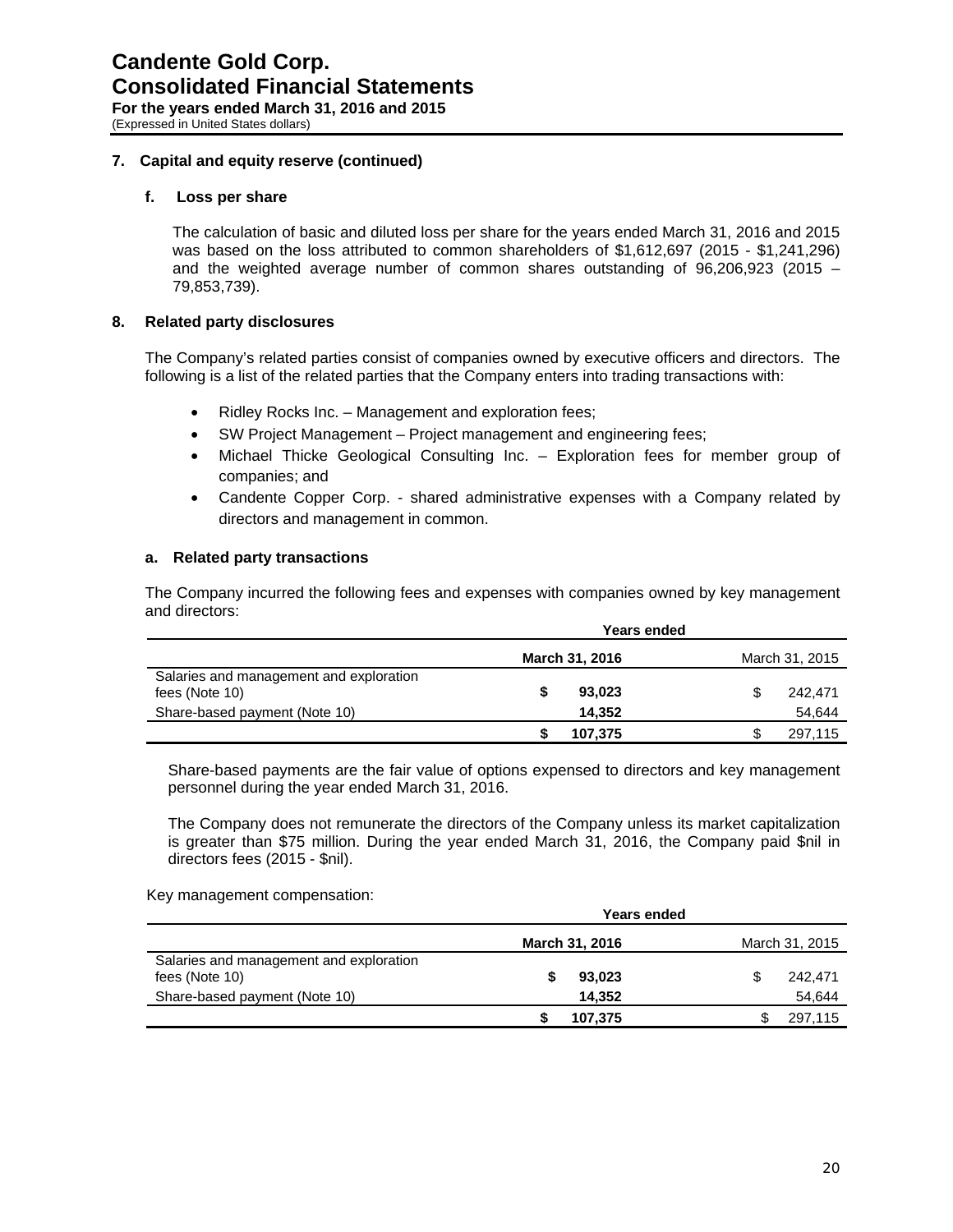#### **8. Related party disclosures (continued)**

# **b. Balance owing**

Amounts due to related parties are unsecured, non-interest bearing and due on demand. Accounts payable at March 31, 2016 included \$308,510 (March 31, 2015 - \$197,214) owing to directors and officers and \$580,902 (March 31, 2015 - \$581,792) owing to Candente Copper Corp., a shareholder of the Company.

# **9. Segmented information**

The Company operates in one segment being the exploration of mineral properties. The Company operates in three geographical areas, being Peru, Mexico and Canada. The following is an analysis of the Company's assets by geographical area and reconciled to the Company's consolidated financial statements

|                                            |        |                |    |           |                 |              | March 31, 2016 |
|--------------------------------------------|--------|----------------|----|-----------|-----------------|--------------|----------------|
| Canada<br><b>Mexico</b><br>Peru            |        |                |    |           |                 | <b>Total</b> |                |
| <b>Unproven mineral</b><br>right interests | \$     | $\blacksquare$ | \$ | 315,177   | \$<br>8,128,592 | \$           | 8,443,769      |
| <b>Equipment</b>                           |        |                |    | 1,632     | 5,136           | 6,768        |                |
|                                            |        |                | S  | 316,809   | \$<br>8,133,728 | \$           | 8,450,537      |
|                                            |        |                |    |           |                 |              | March 31, 2015 |
|                                            | Canada |                |    | Peru      | Mexico          |              | Total          |
| Unproven mineral right<br>interests        | \$     |                | \$ | 1,500,085 | \$<br>8,092,592 | \$           | 9,592,677      |
| Equipment                                  |        | ۰              |    | 1,739     | 33,639          |              | 35,378         |
|                                            | \$     |                | \$ | 1,501,797 | \$<br>8,126,231 | \$           | 9,628,055      |

#### **10. Expenses**

|                                                        | 2016                | 2015 |         |
|--------------------------------------------------------|---------------------|------|---------|
| <b>GENERAL AND ADMINISTRATIVE</b>                      |                     |      |         |
| Audit and tax advisory fees                            | \$<br>15.731        | \$   | 29,572  |
| Bank charges and interest                              | 544                 |      | 2,970   |
| Consulting                                             | 19,012              |      | 30.748  |
| Depreciation                                           | 4.260               |      | 15,715  |
| Legal                                                  | 59,210              |      | 52,602  |
| Management fees, office salaries and benefits (Note 8) | 39,670              |      | 71,067  |
| Office, rent and miscellaneous                         | 36,633              |      | 119,632 |
| Regulatory and filing fees                             | 34,415              |      | 42.873  |
| Share-based payment (Note 7 and 8)                     | 21,166              |      | 85,933  |
| Shareholder communications                             | 2,816               |      | 10,858  |
| Travel and accommodations                              |                     |      | 2,760   |
| Total general and administrative expenses              | \$<br>233,457<br>\$ |      | 464.730 |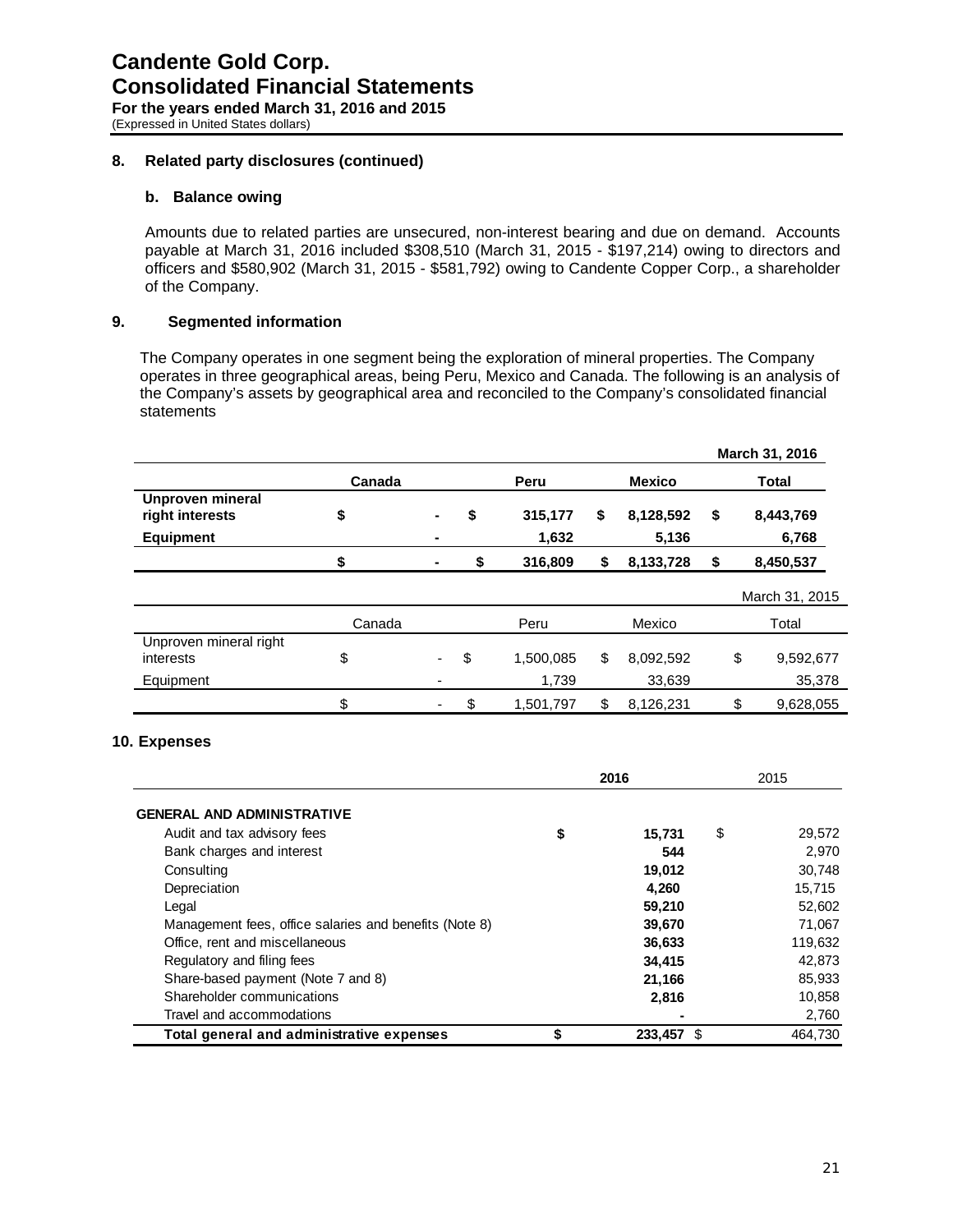# **Candente Gold Corp. Consolidated Financial Statements**

**For the years ended March 31, 2016 and 2015**

(Expressed in United States dollars)

# **10. Expenses (continued)**

|                                      | 2016              | 2015    |
|--------------------------------------|-------------------|---------|
| <b>EXPLORATION</b>                   |                   |         |
| Community engagement and initiatives | \$<br>$12,054$ \$ | 12,676  |
| <b>Drilling</b>                      |                   | 146     |
| Exploration fees (Note 8)            | 26,314            | 502,913 |
| Project administration               | 71,050            | 101,878 |
| Cost recoveries                      | (10,000)          |         |
| <b>Total exploration expenses</b>    | 99,418            | 617.613 |

# **11. Income taxes**

Income tax expense reported differs from the amount computed by applying the combined Canadian federal and provincial income tax rates, applicable to the Company, to the loss before the tax provision due to the following:

|                                                                                                   | For the year ended |    |                |  |
|---------------------------------------------------------------------------------------------------|--------------------|----|----------------|--|
|                                                                                                   | March 31, 2016     |    | March 31, 2015 |  |
| Applicable income tax rate                                                                        | 26%                |    | 26.00%         |  |
| Loss for the year before income taxes                                                             | \$<br>(1,612,697)  | \$ | (1,241,296)    |  |
| Expected recovery at the applicable tax rate                                                      | (419, 301)         |    | (322, 737)     |  |
| Expenses not deductible for tax purposes:<br>Change in prior year estimates, foreign exchange and | 11,834             |    | 41,152         |  |
| others                                                                                            |                    |    | 428,172        |  |
| Difference in tax rate in foreign operations                                                      | (62, 484)          |    | 13.361         |  |
| Tax effect of tax losses and temporary differences not                                            |                    |    |                |  |
| recognized and other                                                                              | 469,951            |    | (159,948)      |  |
| Income tax expense                                                                                |                    |    |                |  |

 The Company's unrecognized deductible temporary differences and unused tax losses consist of the following amounts:

|                                   | For the year ended |                |    |                |  |
|-----------------------------------|--------------------|----------------|----|----------------|--|
|                                   |                    | March 31, 2016 |    | March 31, 2015 |  |
| Non-capital losses                | \$                 | 12,005,763     | \$ | 10,612,838     |  |
| Share issue costs                 |                    | 16,446         |    | 23,788         |  |
| Foreign exploration               |                    | 7,232,953      |    | 6,811,032      |  |
| Equipment                         |                    | 2,859          |    | 2,859          |  |
| Capital losses                    |                    | 185,870        |    | 185,870        |  |
| Eligible capital                  |                    | 60,221         |    | 60,221         |  |
| Unrecognized deductible temporary |                    |                |    |                |  |
| differences                       |                    | 19,504,112     | \$ | 17,696,608     |  |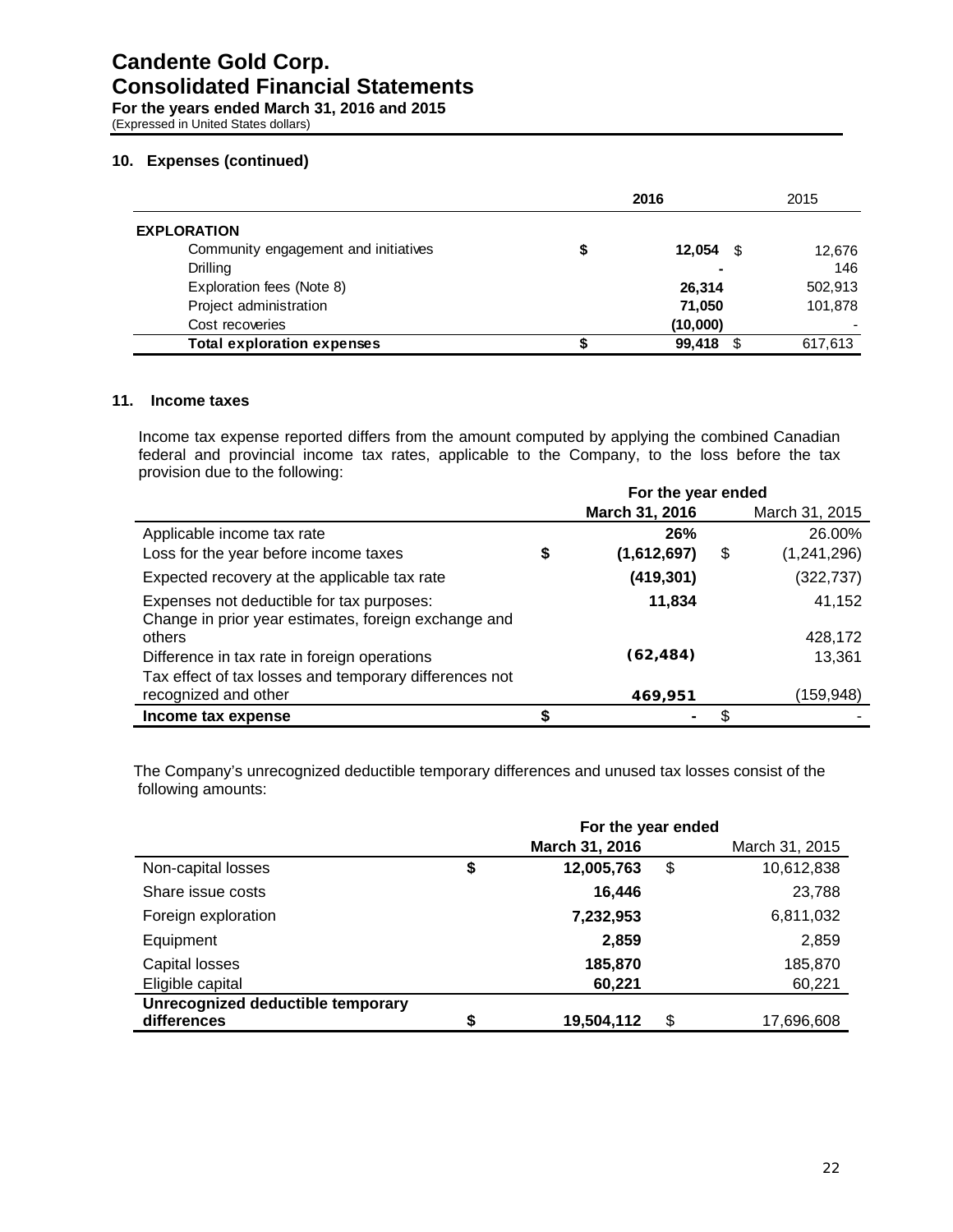#### **11. Income taxes (continued)**

At March 31, 2016, the Company has non-capital operating losses of approximately \$12 million (2015 - \$11.6 million) and had resource-related amounts available, subject to certain restrictions, for deduction against future taxable income in Canada. The operating losses expire as follows:

| 2018-2024                                     | \$     | 7,200,000  |
|-----------------------------------------------|--------|------------|
| 2030                                          |        | 574,236    |
| 2031                                          |        | 1,019,637  |
| 2032                                          |        | 602,711    |
| 2033                                          |        | 480.927    |
| 2034                                          |        | 629,742    |
| 2035                                          |        | 1,073,552  |
| 2036                                          |        | 424,958    |
| Unrecognized deductible temporary differences | œ<br>æ | 12,005,763 |

#### **12. Financial risk and capital management**

The Company is exposed to certain financial risks in the normal course of its operations:

#### **a. Liquidity risk**

Liquidity risk is the risk that the Company will not be able to meet its obligations associated with its financial liabilities. The liquidity position of the Company is managed to ensure sufficient liquid funds are available to meet financial commitments in a timely and cost-efficient manner. The Company's management continually reviews the liquidity position including cash flow forecasts to determine the forecast liquidity position and maintain appropriate liquidity levels. The Company plans to make payments of trade payables and commitments from its current working capital and future sources of equity financing. Liquidity risk is considered to be high.

#### *Maturity analysis of financial instruments*

| Financial                     | Carrying  |           |      |                |      |
|-------------------------------|-----------|-----------|------|----------------|------|
| liabilities                   | amount    | 2016      | 2017 | 2018           | 2019 |
| Trade payables<br>and accrued |           |           |      |                |      |
| liabilities                   | 1.258.717 | 1.258.717 | ٠    | $\blacksquare$ | -    |

# **b. Currency risk**

Currency risk is the risk that arises on financial instruments that are denominated in a currency, i.e. in a currency other than the functional currency in which they are measured. The Company operates internationally and is exposed to risks from foreign currency rates. The functional currency of the Company's subsidiaries is the United States and Canadian dollars and some of the subsidiaries transactions are denominated in Mexican Pesos and Nuevo Soles. The Company does not enter into any foreign exchange contracts to mitigate this risk. The Company and its subsidiaries do not have significant transactions or hold significant cash denominated currencies other than their functional currencies. Therefore, the risk is considered minimal.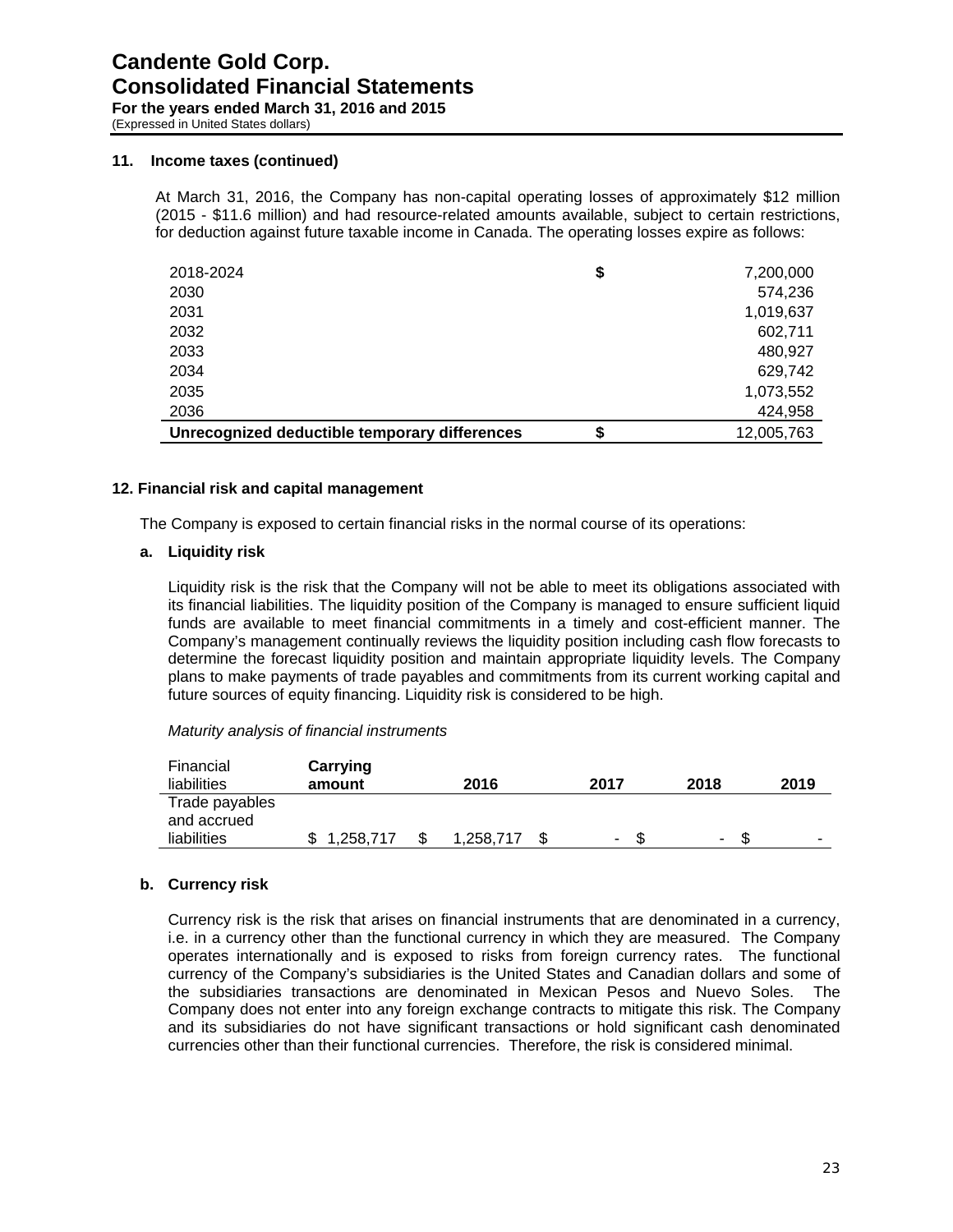# **12. Financial risk and capital management (continued)**

#### **c. Credit risk**

Credit risk is the risk that the counterparty to a financial instrument will cause a financial loss for the Company by failing to discharge its obligations. Credit risk arises from cash and trade and other receivables. Cash are deposited in highly rated corporations and the credit risk associated with these deposits is low.

#### **d. Capital management**

The Company's capital structure is comprised of working capital (current assets minus current liabilities) and equity. The Company's objectives when managing its capital structure is to, maintain financial flexibility to preserve the Company's access to capital markets and its ability to meet its financial obligations.

The Company's corporate office is responsible for capital management. This involves the use of corporate forecasting models, which facilitate analysis of the Company's financial position including cash flow forecasts to determine the future capital management requirements.

In preparing its budgets and corporate forecasting models, the Company considers operating commitments imposed by its subsidiaries and the stability of the global capital markets

Capital management is undertaken to ensure a secure, cost-effective supply of funds to ensure the Company's operating and capital expenditure requirements are met. The total capital being managed by the Company as of the balance sheet dates, March 31, 2016 and March 31, 2015 is as follows:

|                                  | As at          |   | As at          |
|----------------------------------|----------------|---|----------------|
|                                  | March 31, 2016 |   | March 31, 2015 |
| Total working capital deficiency | (1,230,612)    | S | (822, 143)     |
| Total equity                     | 7,219,925      |   | 8,805,912      |
| <b>Total capital</b>             | 5,989,313      |   | 7,983,769      |

There were no changes in the Company's approach to capital management during the year and the Company is not subject to any restrictions on its capital.